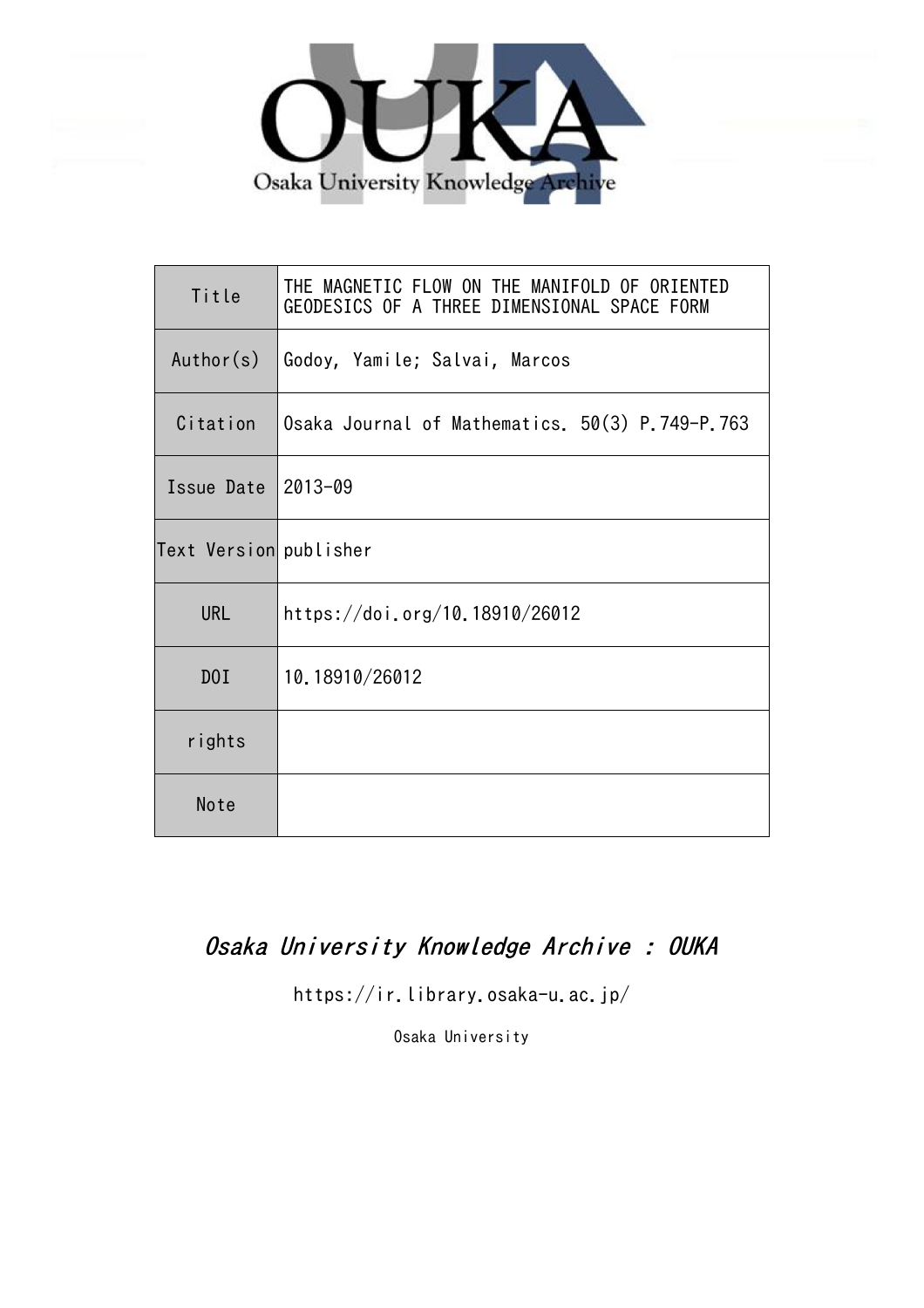## **THE MAGNETIC FLOW ON THE MANIFOLD OF ORIENTED GEODESICS OF A THREE DIMENSIONAL SPACE FORM**

YAMILE GODOY and MARCOS SALVAI

(Received May 16, 2011, revised December 16, 2011)

## **Abstract**

Let *M* be the three dimensional complete simply connected manifold of constant sectional curvature 0, 1 or  $-1$ . Let  $\mathcal L$  be the manifold of all (unparametrized) complete oriented geodesics of *M*, endowed with its canonical pseudo-Riemannian metric of signature (2, 2) and Kähler structure *J*. A smooth curve in  $\mathcal L$  determines a ruled surface in *M*.

We characterize the ruled surfaces of *M* associated with the magnetic geodesics of L, that is, those curves  $\sigma$  in L satisfying  $\nabla_{\dot{\sigma}} \dot{\sigma} = J \dot{\sigma}$ . More precisely: a timelike (space-like) magnetic geodesic determines the ruled surface in *M* given by the binormal vector field along a helix with positive (negative) torsion. Null magnetic geodesics describe cones, cylinders or, in the hyperbolic case, also cones with vertices at infinity. This provides a relationship between the geometries of  $\mathcal L$  and  $M$ .

## **1. Introduction**

For  $\kappa = 0, 1, -1$ , let  $M_{\kappa}$  be the three dimensional complete simply connected manifold of constant sectional curvature  $\kappa$ , that is,  $\mathbb{R}^3$ ,  $\mathbb{S}^3$  and the hyperbolic space  $\mathbb{H}^3$ . Let  $\mathcal{L}_{\kappa}$  be the manifold of all (unparametrized) complete oriented geodesics of  $M_{\kappa}$ . We may think of an element  $c$  in  $\mathcal{L}_{\kappa}$  as the equivalence class of unit speed geodesics  $\gamma: \mathbb{R} \to M_{\kappa}$  with image *c* such that  $\{\dot{\gamma}(s)\}$  is a positive basis of  $T_{\gamma(s)}c$  for all *s*.

Let  $\gamma$  be a complete unit speed geodesic of  $M_k$  and let  $\mathcal{J}_{\gamma}$  be the space of all Jacobi fields along  $\gamma$  which are orthogonal to  $\gamma$ . There exists a well-defined canonical isomorphism

(1) 
$$
T_{\gamma} : \mathcal{J}_{\gamma} \to T_{[\gamma]} \mathcal{L}_{\kappa}, \quad T_{\gamma}(J) = \frac{d}{dt}\bigg|_{0} [\gamma_{t}],
$$

where  $\gamma_t$  is any variation of  $\gamma$  by unit speed geodesics associated with *J* (see [11]).

2000 Mathematics Subject Classification. 53C22, 53C35, 53C55, 53C50.

Partially supported by CONICET, FONCYT, SECYT (UNC).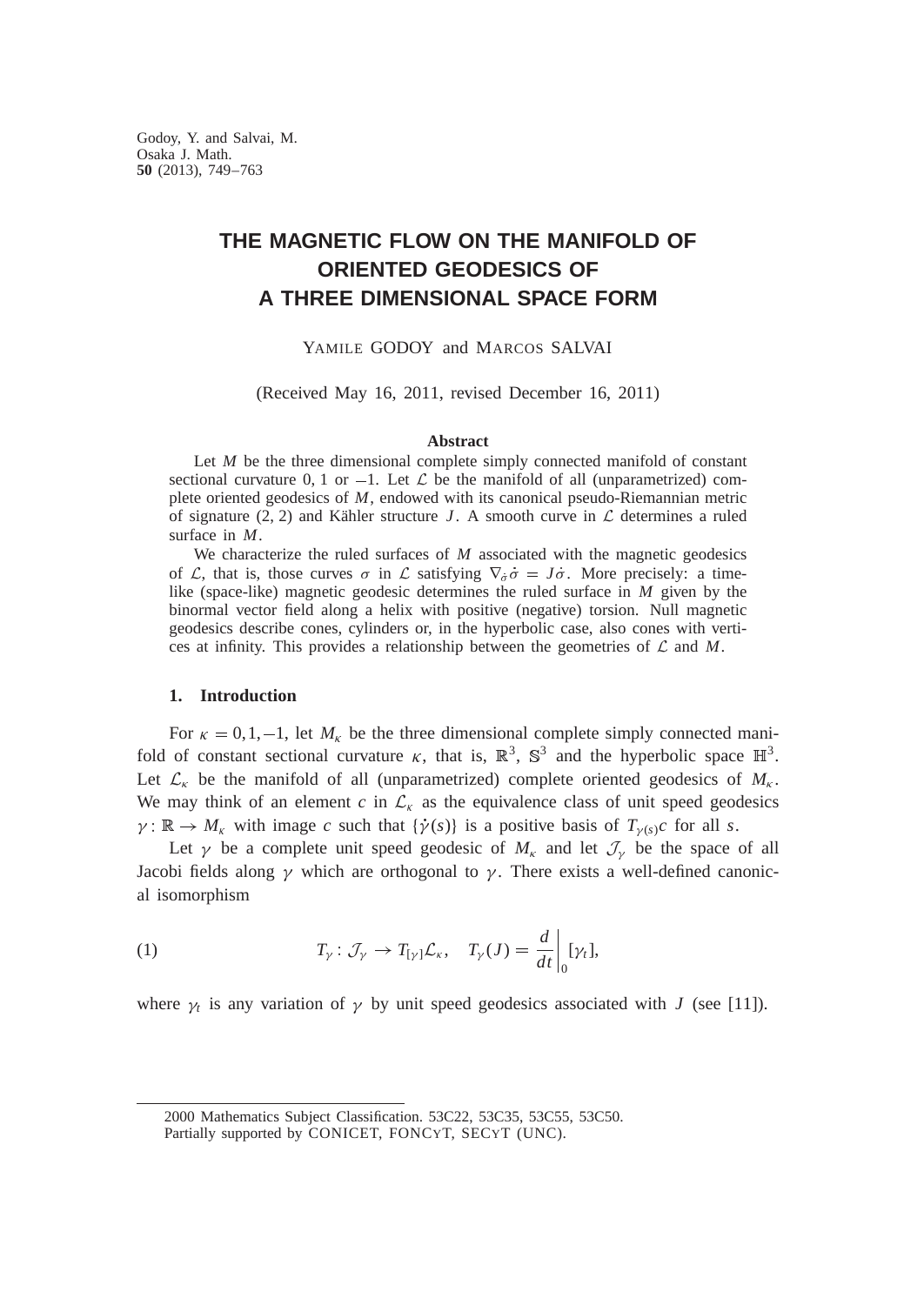A pseudo-Riemannian metric of signature (2, 2) can be defined on  $\mathcal{L}_{\kappa}$  as follows [12]: For  $X \in T_{\{y\}}\mathcal{L}_{\kappa}$ , the square norm  $||X|| = \langle X, X \rangle$  is well defined by

$$
\|X\| = \langle \dot{\gamma} \times J, J' \rangle,
$$

where  $X = T_{\gamma}(J)$ , the cross product  $\times$  is induced by a fixed orientation of  $M_{\kappa}$  and  $J'$ denotes the covariant derivative of *J* along  $\gamma$ . Indeed, the right hand side of (2) is a constant function. In the following, for any vector *X*, we will denote  $||X|| = \langle X, X \rangle$  and  $|X| = \sqrt{|\langle X, X \rangle|}$ . Recall that *X* is null, time-like or space-like if  $||X|| = 0$ ,  $||X|| < 0$ or  $||X|| > 0$ , respectively.

Let  $[\gamma] \in \mathcal{L}_{\kappa}$  and let  $R_{\gamma}$  be the rotation in  $M_{\kappa}$  fixing  $\gamma$  through an angle of  $\pi/2$ . This rotation induces an isometry  $\tilde{R}_{\gamma}$  of  $\mathcal{L}_{\kappa}$  whose differential at [ $\gamma$ ] is a linear isometry of  $T_{[y]} \mathcal{L}_k$  squaring to -id. This yields a complex structure *J* on  $\mathcal{L}_k$ . With the metric defined above,  $\mathcal{L}_{\kappa}$  is Kähler. Recent generalizations of this fact can be found in [1, 3].

A *magnetic geodesic*  $\sigma$  of  $\mathcal{L}_{\kappa}$  is a curve satisfying  $\nabla_{\sigma} \dot{\sigma} = J \dot{\sigma}$ . These curves have constant speed, so they will be null, time-like or space-like.

A smooth curve in  $\mathcal{L}_{\kappa}$  determines a ruled surface in  $M_{\kappa}$ . For  $\kappa = 0, -1$ , a generic geodesic of  $\mathcal{L}_{\kappa}$  describes a helicoid in  $M_{\kappa}$  [7, 6, respectively]. Our purpose is to characterize the ruled surfaces in  $M_k$  associated with the magnetic geodesics of  $\mathcal{L}_k$ . For  $v \in TM_{\kappa}$ ,  $\gamma_v$  denotes the geodesic of  $M_{\kappa}$  with initial velocity v.

**Theorem 1.** A generic magnetic geodesic  $\sigma$  of  $\mathcal{L}_{\kappa}$  describes the ruled surface *in*  $M_k$  given by the binormal vector field of a helix. More precisely,  $\sigma$  is a time-like (*space-like*) *magnetic geodesic of*  $\mathcal{L}_{\kappa}$  *if and only if*  $\sigma$  *has the form* 

$$
\sigma(t) = [\gamma_{B(t)}],
$$

*where B is the binormal vector field of a helix in*  $M_k$  *with curvature k, speed*  $1/k$  *and positive* (*negative*) *torsion*, *for some*  $k > 0$ *.* 

Now we study null magnetic geodesics in  $\mathcal{L}_{-1} = \mathcal{L}(\mathbb{H}^3)$ . We recall some concepts related with the hyperbolic space (see for instance [5]).

Two unit speed geodesics  $\gamma$  and  $\alpha$  of  $\mathbb{H}^3$  are said to be asymptotic if there exists a positive constant *C* such that  $d(\gamma(s), \sigma(s)) \leq C$ ,  $\forall s \geq 0$ . Two unit vectors  $v, w \in T^1 \mathbb{H}^3$ are said to be asymptotic if the corresponding geodesics  $\gamma_v$  and  $\gamma_w$  have this property.

A point at infinity for  $\mathbb{H}^3$  is an equivalence class of asymptotic geodesics of  $\mathbb{H}^3$ . The set of all points at infinity for  $\mathbb{H}^3$  is denoted by  $\mathbb{H}^3(\infty)$  and has a canonical differentiable structure diffeomorphic to the 2-sphere. The equivalence class represented by a geodesic  $\gamma$  is denoted by  $\gamma(\infty)$ , and the equivalence class represented by the oppositely oriented geodesic  $s \mapsto \gamma(-s)$  is denoted by  $\gamma(-\infty)$ .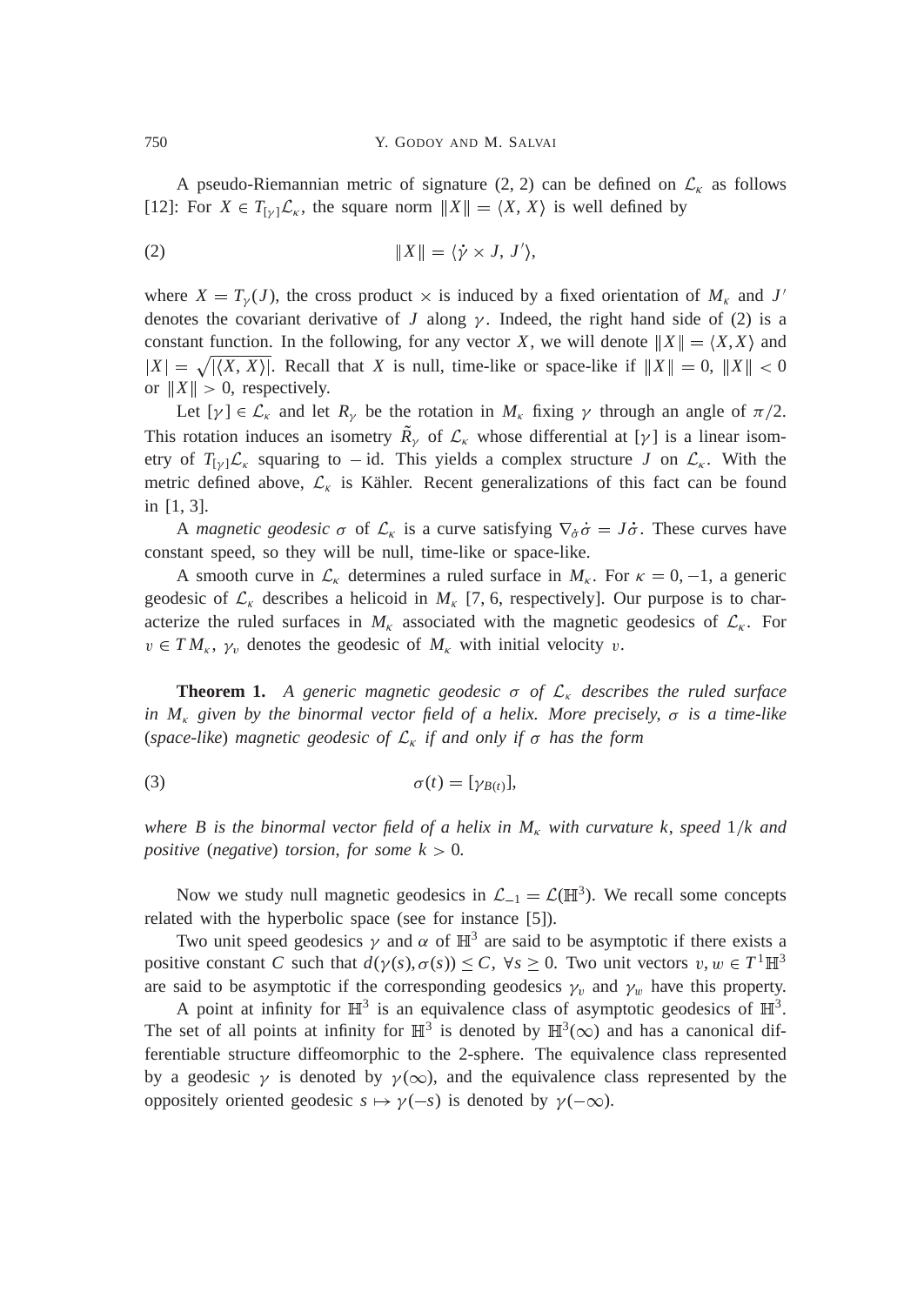Given  $v \in T^1 \mathbb{H}^3$ , the *horosphere*  $H(v)$  is the limit of metric spheres  $\{S_n\}$  in  $\mathbb{H}^3$ that pass through the foot point of v as the centers  $\{p_n\}$  of  $\{S_n\}$  converge to  $\gamma_v(\infty)$ . Below we present a more precise definition.

Let  $\psi^{\pm}$ :  $\mathcal{L}(\mathbb{H}^3) \to \mathbb{H}^3(\infty)$  be the smooth functions given by  $\psi^{\pm}([\gamma]) = \gamma(\pm \infty)$ and let  $\mathcal{D}^{\pm}$  be the distributions on  $\mathcal{L}(\mathbb{H}^3)$  given by  $\mathcal{D}^{\pm}_{[\gamma]} = \text{Ker}(d\psi^{\pm}_{[\gamma]})$ . These distributions are called *the horospherical distributions* on  $\mathcal{L}(\mathbb{H}^3)$ .

*Cones with vertices at infinity:* Let  $x \in \mathbb{H}^3(\infty)$  and let  $v_o \in T^1 \mathbb{H}^3$  such that  $\gamma_{v_o}(\pm \infty) \in x$ . Let  $t \mapsto v(t)$  be a curve in  $T^1 \mathbb{H}^3$  such that  $v(0) = \pm v_o$ ,  $v(t)$  is asymptotic to  $\pm v_o$  for all  $t \in \mathbb{R}$  and the foot points of  $v(t)$  lie on a circle of geodesic curvature  $\pm k$  (with  $k > 0$ ) and speed  $1/k$  in the horosphere determined by  $\pm v_o$ . Under these conditions we say that the curve in  $\mathcal{L}(\mathbb{H}^3)$  given by  $t \mapsto [\gamma_{\pm v(t)}]$  describes a *forward cone with vertex at x* (*for* +) *or a backward cone with vertex at x* (*for* -). These cones can be better visualized in the upper half space model of  $\mathbb{H}^3$  (in particular  $\mathbb{H}^3(\infty) = \{z = 0\} \cup \{\infty\}$ : Let  $\gamma_t^{\pm}(s) = ((1/k)\cos(t), \pm (1/k)\sin(t), e^{\pm s})$ . A curve  $\sigma$  in  $\mathcal{L}(\mathbb{H}^3)$  describes a cone with forward (respectively, backward) vertex at  $\infty$  if it is  $Sl(2, \mathbb{C})$ -congruent to  $t \mapsto [\gamma_t^+]$  (respectively, to  $t \mapsto [\gamma_t^-]$ ).

**Theorem 2.** A null magnetic geodesic of  $\mathcal{L}(\mathbb{H}^3)$  describes in  $\mathbb{H}^3$  a cylinder, a *cone with vertex at*  $p \in \mathbb{H}^3$  *or a cone with vertex at infinity. More precisely, if*  $\sigma$  *is a curve in*  $\mathcal{L}(\mathbb{H}^3)$ , *then* 

a)  $\sigma$  is a null magnetic geodesic with  $\dot{\sigma}(0) \in \mathcal{D}^{\pm}_{\sigma(0)}$  if and only if  $\sigma$  describes a cone *with vertex at*  $\sigma(0)(\pm\infty)$  (*forward for* + *and backward for* -);

b)  $\sigma$  is a null magnetic geodesic with  $\dot{\sigma}(0) \notin \mathcal{D}^{\pm}_{\sigma(0)}$  if and only if  $\sigma$  either has the *form*

$$
\sigma(t) = [\gamma_{B(t)}],
$$

*where B is the binormal vector field of a helix h in*  $\mathbb{H}^3$  *with curvature k, speed*  $1/k$ *and zero torsion* (*in particular*, *h is contained in a totally geodesic surface S and B is normal to S and parallel along h*), *or has the form*

$$
\sigma(t) = [\gamma_{v(t)}],
$$

*where* v is a curve with geodesic curvature *k* and speed  $1/k$  in  $T_p^1 \mathbb{H}^3$ , for some  $p \in \mathbb{H}^3$ , *for certain*  $k > 0$ *.* 

**Theorem 3.** *The ruled surfaces associated with null magnetic geodesics of*  $\mathcal{L}_{\kappa}$ *for*  $\kappa = 0, 1$  *are described in an analogous manner as in the previous theorem, except that case* a) *is empty. Besides, for*  $\kappa = 1$ , *a null magnetic geodesic has simultaneously the forms* (4) *and* (5)*.*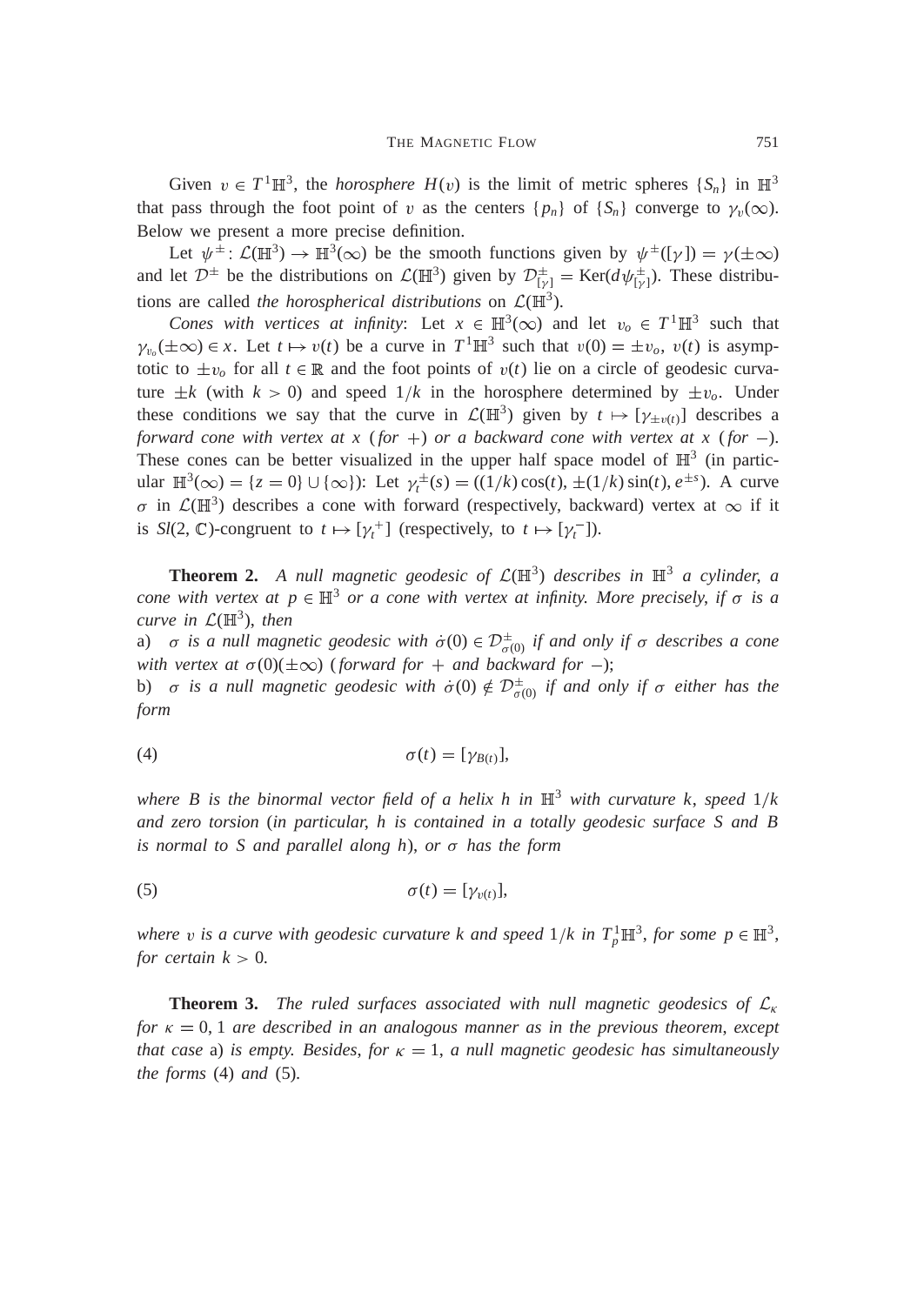752 Y. GODOY AND M. SALVAI

## **2. Preliminaries**

For the simultaneous analysis of the three cases  $\kappa = 0.1, -1$ , we consider the standard presentation of  $M_k$  as a submanifold of  $\mathbb{R}^4$ . That is,  $\mathbb{R}^3 = \{(1, x) \in \mathbb{R}^4 \mid x \in \mathbb{R}^3\}$ ,  $S^3 = \{x \in \mathbb{R}^4 \mid |x|^2 = 1\}$  and  $\mathbb{H}^3 = \{x \in \mathbb{R}^4 \mid -x_0^2 + x_1^2 + x_2^2 + x_3^2 = -1 \text{ and } x_0 > 0\}.$ 

Let  $G_k$  be the identity component of the isometry group of  $M_k$ , that is,  $G_0 =$  $SO_3 \ltimes \mathbb{R}^3$ ,  $G_1 = SO_4$  and  $G_{-1} = O_o(1, 3)$ . We consider the usual presentation of  $G_0$ as a subgroup of  $Gl_4(\mathbb{R})$ . The group  $G_k$  acts on  $\mathcal{L}_k$  as follows:  $g \cdot [\gamma] = [g \circ \gamma]$ . This action is transitive and smooth.

If we denote by  $g_k$  the Lie algebra of  $G_k$  we have that

$$
\mathfrak{g}_{\kappa} = \left\{ \left( \begin{array}{cc} 0 & -\kappa x^t \\ x & B \end{array} \right) \middle| \ x \in \mathbb{R}^3, \ B \in \mathfrak{so}_3 \right\}.
$$

Let  $\gamma_o$  be the geodesic in  $M_k$  with  $\gamma_o(0) = e_0$  and initial velocity  $e_1 \in T_{e_0}M_k$ , where  $\{e_0, e_1, e_2, e_3\}$  is the canonical basis of  $\mathbb{R}^4$ . For *A*,  $B \in \mathbb{R}^{2 \times 2}$ , let diag(*A*, *B*) =  $\int A \space 0_2$ 0<sup>2</sup> *B* ), where  $0_2$  denotes the  $2 \times 2$  zero matrix. Then the isotropy subgroup of  $G_k$ at  $[\gamma_o]$  is

$$
H_{\kappa} = {\text{diag}(R_{\kappa}(t), B) | t \in \mathbb{R}, B \in SO_2},
$$

where

(6) 
$$
R_0(t) = \begin{pmatrix} 1 & 0 \ t & 1 \end{pmatrix}
$$
,  $R_1(t) = \begin{pmatrix} \cos t & -\sin t \ \sin t & \cos t \end{pmatrix}$ ,  $R_{-1}(t) = \begin{pmatrix} \cosh t & \sinh t \ \sinh t & \cosh t \end{pmatrix}$ .

Let  $j = \begin{pmatrix} 0 & -1 \\ 1 & 0 \end{pmatrix}$ . The Lie algebra of  $H_{\kappa}$  is

$$
\mathfrak{h}_{\kappa} = \{ \mathrm{diag}(r_{\kappa}(t), s j) \mid s, t \in \mathbb{R} \},
$$

where  $r_k(t) = \begin{pmatrix} 0 & -kt \\ 1 & 0 \end{pmatrix}$ *t* 0 ). We may identify  $\mathcal{L}_{\kappa}$  with  $G_{\kappa}/H_{\kappa}$  via the diffeomorphism

(7) 
$$
\phi: G_{\kappa}/H_{\kappa} \to \mathcal{L}_{\kappa}, \quad \phi(gH_{\kappa}) = g \cdot [\gamma_o].
$$

For *x*,  $y \in \mathbb{R}^2$  we denote  $Z(x, y) = \begin{pmatrix} 0_2 & (-\kappa x, -y)^t \\ (x, y) & 0 \end{pmatrix}$  $(x, y)$  0<sub>2</sub>  $\big)$ . Let

$$
\mathfrak{p}_{\kappa} = \{ Z(x, y) \in \mathfrak{g}_{\kappa} \mid x, y \in \mathbb{R}^2 \},
$$

which is an Ad( $H_k$ )-invariant complement of  $\mathfrak{h}_k$ .

For  $\kappa = 0, 1$ , we consider on  $\mathfrak{g}_{\kappa}$  the inner product such that  $\mathfrak{h}_{\kappa} \perp \mathfrak{p}_{\kappa}$ ,  $\|Z(x, y)\|$  $det(x, y)$  and

$$
\|\operatorname{diag}(r_{\kappa}(t), s j)\| = -t s,
$$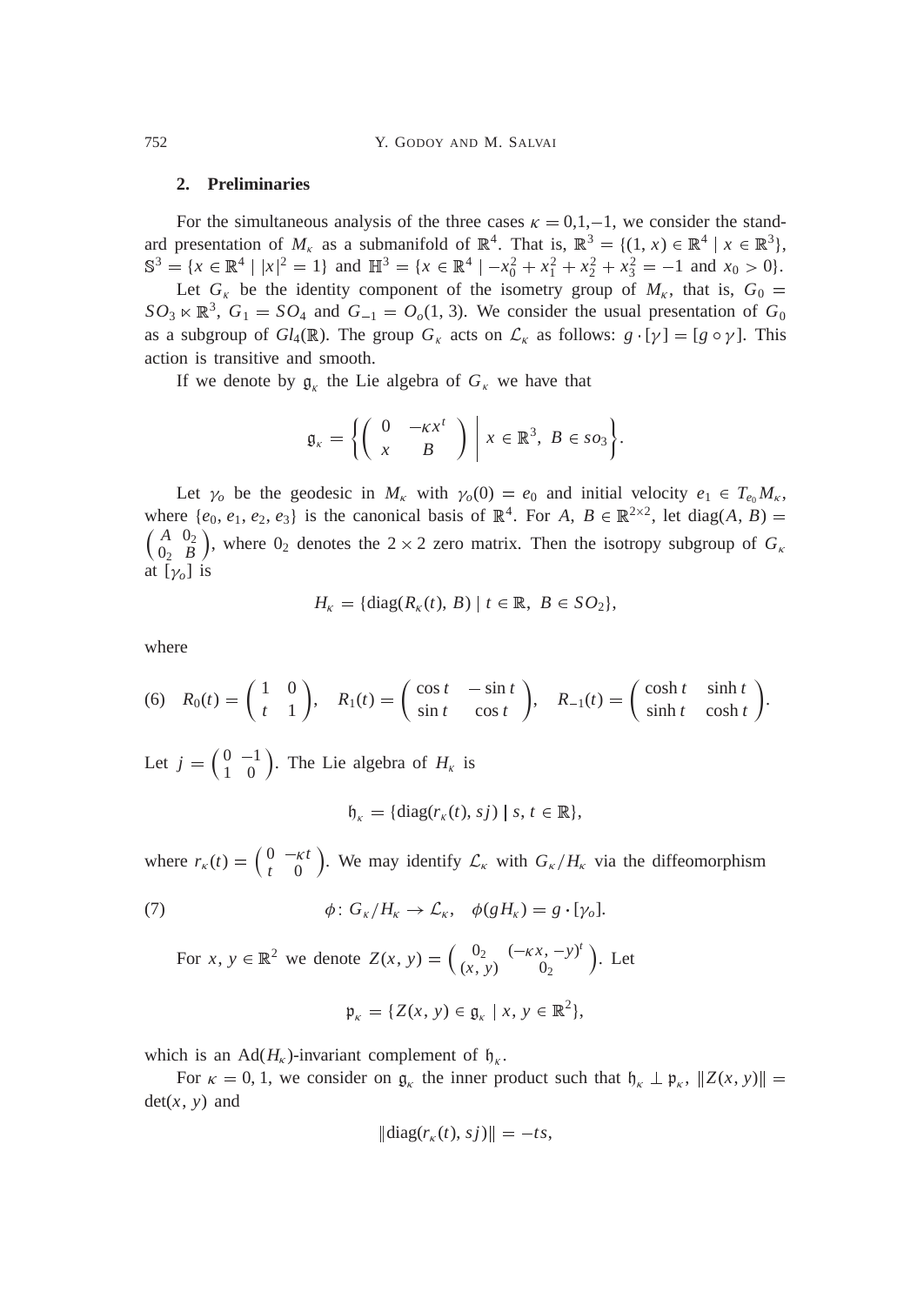(for  $\kappa = 0$ , we have learnt of this inner product from [9, p. 499]). On  $\mathfrak{g}_{-1}$  we consider the Killing form  $(\mathfrak{h}_{\kappa} \perp \mathfrak{p}_{\kappa})$  also holds). For  $\kappa = 0,1,-1$ , this inner product on  $\mathfrak{g}_{\kappa}$  induces on  $G_k$  a bi-invariant metric. Thus, there exists an unique pseudo-Riemannian metric on  $\mathcal{L}_{\kappa} \simeq G_{\kappa}/H_{\kappa}$  such that  $\pi: G_{\kappa} \to G_{\kappa}/H_{\kappa}$  is a pseudo-Riemannian submersion. For  $\kappa =$ 0, 1, this metric on  $\mathcal{L}_{\kappa}$  coincides with the given in (2), see Lemma 5 b). For  $\kappa = -1$ , the metric on  $\mathcal{L}_{-1}$  associated with the Killing form is different from the one in (2). However, the magnetic geodesics of either metric on  $\mathcal{L}_{-1}$  are the same. This follows since the geodesics are the same (see [11]), so the Levi-Civita connections coincide.

Let us call  $A = \text{diag}(0_2, j)$ , which is in the center of  $\mathfrak{h}_{k}$ . We have that ad<sub>A</sub> is orthogonal and  $ad_A^2 = -id$  in  $\mathfrak{p}_{\kappa}$ . Hence,  $ad_A$  induces a complex structure on  $G_{\kappa}/H_{\kappa}$ . A straightforward computation shows that it coincides, via  $\phi$  in (7), with the complex structure given in the introduction. With the metric above and this complex structure,  $\mathcal{L}_{\kappa}$  is a Hermitian symmetric space.

As a direct application of a result by Adachi, Maeda and Udagawa in [2] (see also [8] and Remark 1 in [4]) we have

**Theorem 4.** Let  $\sigma$  be a magnetic geodesic of  $G_{\kappa}/H_{\kappa}$  with initial conditions  $\sigma(0)$  = *H<sub>K</sub>* and  $\dot{\sigma}(0) = X \in \mathfrak{p}_k$ . Then  $\sigma(t) = \pi(\exp t(X + A))$ .

As we saw in (1),  $\mathcal{J}_{\gamma_o}$  is isomorphic to  $T_{[\gamma_o]} \mathcal{L}_{\kappa} \cong \mathfrak{p}_{\kappa}$ . In the next Lemma we relate  $\mathfrak{p}_{\kappa}$  and  $\mathcal{J}_{\gamma_o}$  explicitly, involving the matrix A.

**Lemma 5.** *Let*  $Z = Z(x, y) \in \mathfrak{p}_{k}$ . a) *The Jacobi field*  $J(s) = (d/dt)|_0 \exp t(Z + A) \cdot \gamma_o(s)$  *in*  $\mathcal{J}_{\gamma_o}$  *is the unique one that satisfies*  $J(0) = (0, 0, x)^t$  *and*  $J'(0) = (0, 0, y)^t$ .

b)  $T_{\gamma_o}(J) = d(\phi \circ \pi)Z$  and its norm is  $||d(\phi \circ \pi)Z|| = \det(x, y)$ .

Proof. For each  $\kappa$ , we consider the following parameterization of  $\gamma_o$ :

$$
\gamma_o(s) = (1, s, 0, 0), \text{ if } \kappa = 0;
$$
  
\n $\gamma_o(s) = (\cos s, \sin s, 0, 0), \text{ if } \kappa = 1;$   
\n $\gamma_o(s) = (\cosh s, \sinh s, 0, 0), \text{ if } \kappa = -1.$ 

Given  $Z = Z(x, y) \in \mathfrak{p}_k$ , the Jacobi field along  $\gamma_o$  defined by  $J(s) = (d/dt)|_0 \exp(tZ +$  $A) \cdot \gamma_o(s)$  belongs to  $\mathcal{J}_{\gamma_o}$ , because for all  $s \in \mathbb{R}$ ,

$$
\langle J(s), \dot{\gamma_0}(s) \rangle = \langle (Z + A)(\gamma_0(s)), \dot{\gamma_0}(s) \rangle = 0,
$$

since  $(Z + A)(\gamma_o(s))$  is orthogonal to  $e_0$  and  $e_1$ , while  $\dot{\gamma}_o(s)$  has non zero components only in these two directions.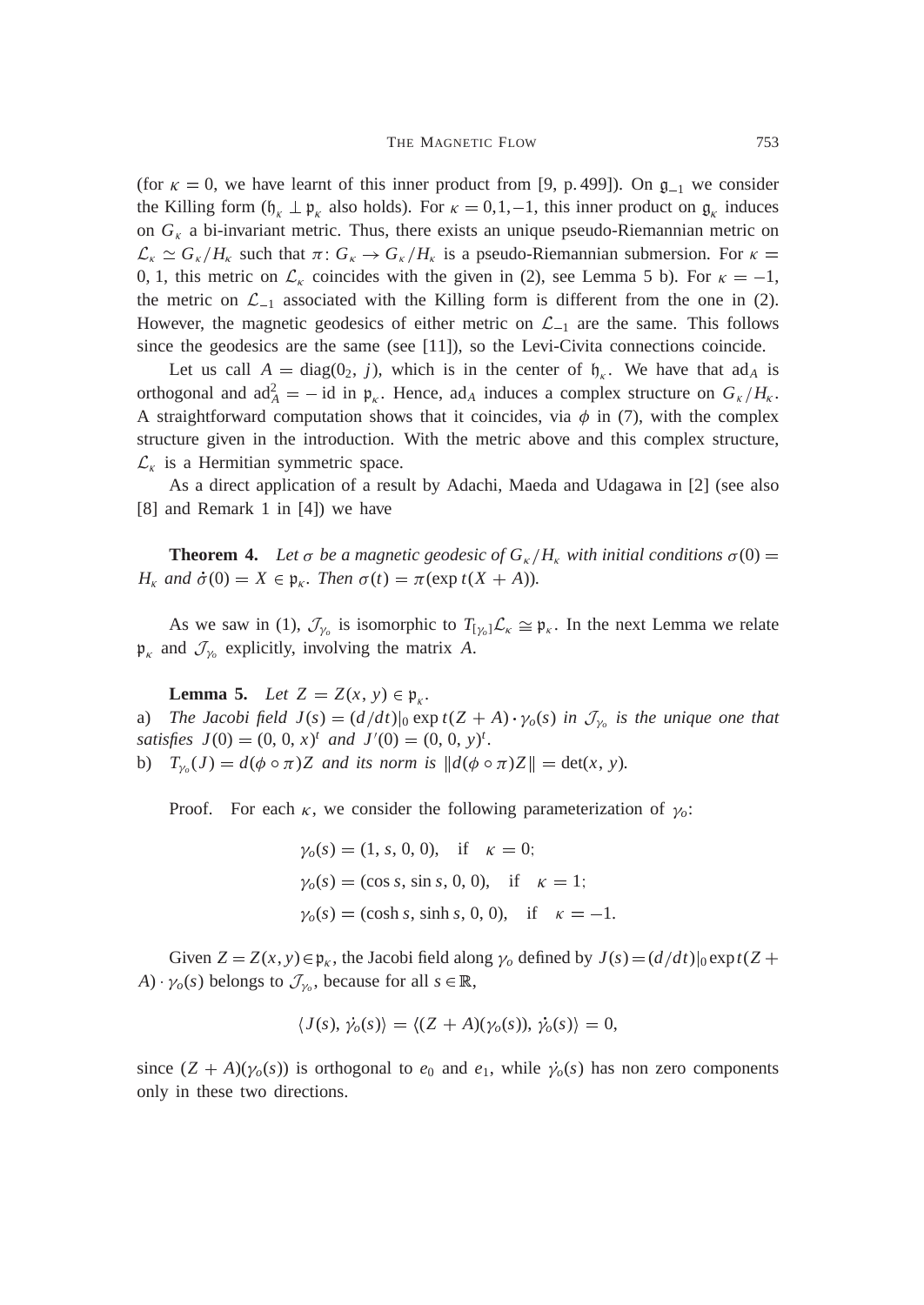One verifies easily that  $J(0) = (Z + A)(e_0) = (0, 0, x)^t$ . On the other hand,

$$
J'(0) = \frac{D}{\partial s} \Big|_0 \frac{\partial}{\partial t} \Big|_0 \exp t(Z + A) \cdot \gamma_o(s)
$$
  
= 
$$
\frac{D}{\partial t} \Big|_0 \exp t(Z + A)(e_1) = (Z + A)(e_1) = (0, 0, y)^t.
$$

Besides,

$$
T_{\gamma_o}(J) = \frac{d}{dt}\Big|_0 [\exp t(Z + A) \cdot \gamma_o] = \frac{d}{dt}\Big|_0 \phi(\exp t(Z + A)H_\kappa)
$$
  
= 
$$
\frac{d}{dt}\Big|_0 \phi(\pi(\exp t(Z + A))) = d\phi \circ d\pi Z,
$$

where the last equality holds since  $A \in \mathfrak{h}_{\kappa}$ . Finally, the norm (2) of  $d(\phi \circ \pi)Z$  equals

$$
||d(\phi \circ \pi)Z|| = \langle \dot{\gamma}_o(0) \times J(0), J'(0) \rangle = \det(x, y)
$$

and the assertions of b) are verified.

Let  $Z(x, y) \in \mathfrak{p}_k$  and let  $h = \text{diag}(R_k(t), B) \in H_k$ , where  $B \in SO_2$  and

$$
R_{\kappa}(t) = \begin{pmatrix} c_{\kappa}(t) & -\kappa s_{\kappa}(t) \\ s_{\kappa}(t) & c_{\kappa}(t) \end{pmatrix}
$$

is as in (6). Then  $\text{Ad}(h)Z(x, y) = Z(Bx_t, By_t)$ , where

$$
x_t = c_{\kappa}(t)x - s_{\kappa}(t)y, \quad y_t = \kappa s_{\kappa}(t)x + c_{\kappa}(t)y.
$$

We denote by  $\epsilon_1$  and  $\epsilon_2$  the vectors of the canonical basis of  $\mathbb{R}^2$ .

**Lemma 6.** *Let*  $Z(x, y) \neq 0$  *in*  $\mathfrak{p}_k$ .

a) If  $\{x, y\}$  is a linearly independent set of  $\mathbb{R}^2$ , then there exists  $h \in H_{\kappa}$  such that  $\text{Ad}(h)Z(x, y) = Z(a\epsilon_1, b\epsilon_2)$ , with  $a > 0$  and  $b \neq 0$ , for  $\kappa = 0, \pm 1$ .

b) If  $\kappa = 0, 1$  and  $\{x, y\}$  is a linearly dependent set of  $\mathbb{R}^2$ , then there exists  $h \in H_{\kappa}$ *such that either*  $\text{Ad}(h)Z(x, y) = Z(0, b\epsilon_2)$ , *with*  $b \neq 0$ , *or*  $\text{Ad}(h)Z(x, y) = Z(a\epsilon_1, 0)$ , *with a* > 0*. This is true for*  $\kappa = -1$  *if in addition*  $|x| \neq |y|$ *.* 

c) *For*  $\kappa = 1$ *, there exists h*  $\in$  *H<sub>k</sub> such that* Ad(*h*)*Z*( $\epsilon_1$ , 0) = *Z*(0,  $\epsilon_2$ )*.* 

Proof. For the proof of a), as  $\{x, y\}$  is a linearly independent set, then for  $\kappa =$  $0, \pm 1$  there exists  $t \in \mathbb{R}$  such that  $\langle x_t, y_t \rangle = 0$ . Indeed, for each  $\kappa$ , this is equivalent

 $\Box$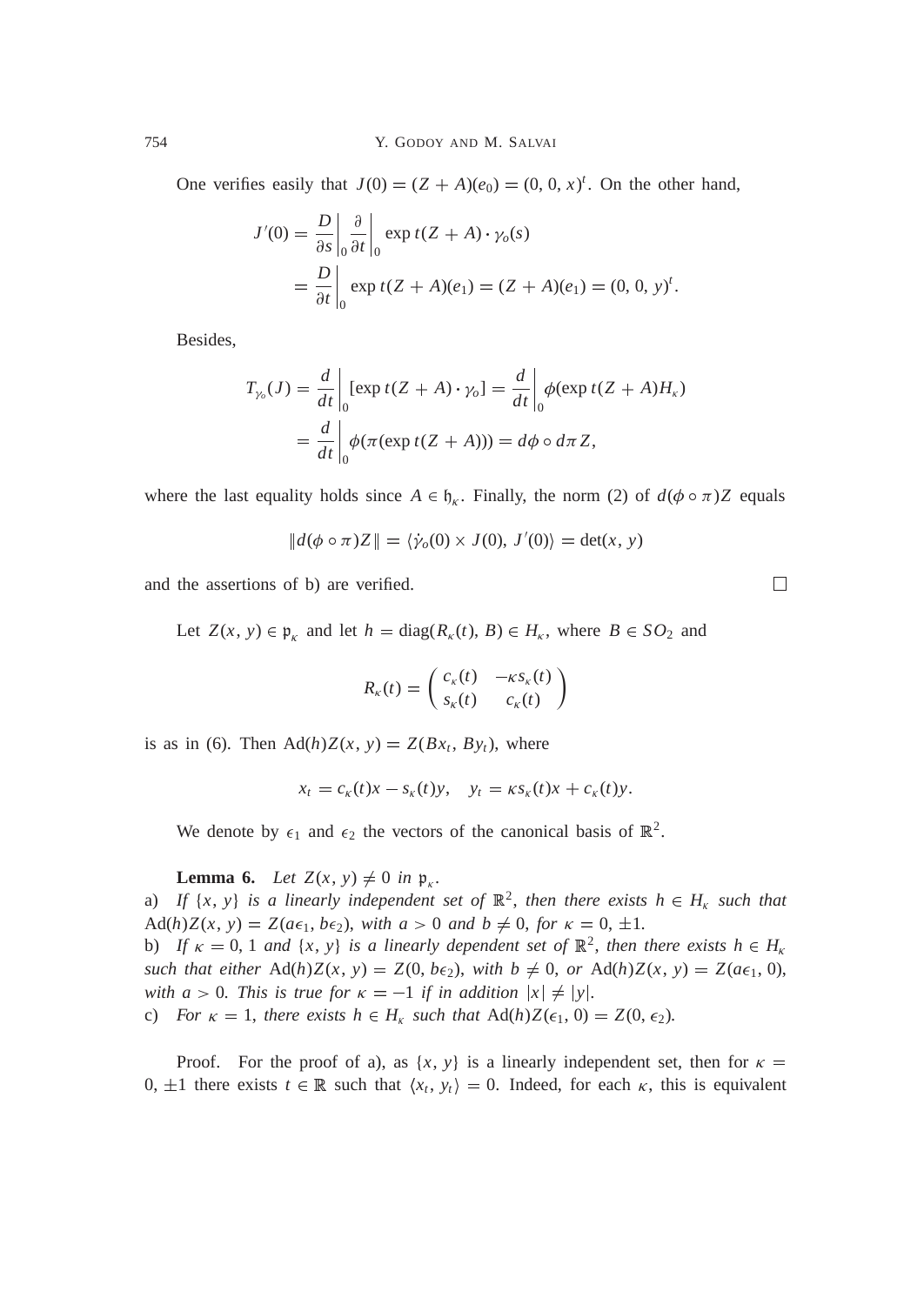to the fact that the equation

$$
c_3 - c_2 t = 0 \quad \text{if} \quad \kappa = 0;
$$
  
\n
$$
\frac{1}{2}(c_1 - c_2) \sin(2t) + c_3 \cos(2t) = 0 \quad \text{if} \quad \kappa = 1;
$$
  
\n
$$
-\frac{1}{2}(c_1 + c_2) \sinh(2t) + c_3 \cosh(2t) = 0 \quad \text{if} \quad \kappa = -1
$$

has a real solution, where  $c_1 = \langle x, x \rangle$ ,  $c_2 = \langle y, y \rangle$  and  $c_3 = \langle x, y \rangle$ . But the linear independence of *x* and *y* determines the existence of the solution in each case. Then, we can take  $B \in SO_2$  such that  $Bx_t = a\epsilon_1$ , with  $a > 0$  and  $By_t = b\epsilon_2$ , with  $b \neq 0$ . Therefore the isometry  $h = \text{diag}(R_{\kappa}(t), B) \in H_{\kappa}$  satisfies  $\text{Ad}(h)Z(x, y) = Z(a\epsilon_1, b\epsilon_2)$ .

For the proof of b), first we suppose that  $x = 0$  or  $y = 0$  (but not both zero since  $Z(x, y) \neq 0$ . Let  $B \in SO_2$  such that  $Bx = a\epsilon_1$  with  $a > 0$ , if  $x \neq 0$ , and in the case that  $y \neq 0$ , let  $B \in SO_2$  such that  $By = b\epsilon_2$ , with  $b \neq 0$ . Then we can take  $h = \text{diag}(I, B) \in H_{\kappa}$ .

Now, let  $x \neq 0$  and  $y \neq 0$ . So  $x = \lambda y$  or  $y = \lambda x$ , with  $\lambda \neq 0$ . We suppose that  $y = \lambda x$  (for  $x = \lambda y$  the argument is similar). In the cases  $\kappa = 0, 1$  there exists  $t \in \mathbb{R}$  such that  $x_t = 0$ . In fact, from the hypothesis and some computations,  $t \in \mathbb{R}$  is obtained by solving

$$
1 - \lambda t = 0
$$
, if  $\kappa = 0$  and  $\cos t - \lambda \sin t = 0$ , if  $\kappa = 1$ .

Thus, taking  $B \in SO_2$  such that  $By_t = be_2$  (with  $b \neq 0$  as  $y_t \neq 0$ ), we have that  $h = \text{diag}(R_{\kappa}(t), B) \in H_{\kappa}$  satisfies  $\text{Ad}(h)Z(x, y) = Z(0, b\epsilon_2).$ 

For  $\kappa = -1$ , as in the cases  $\kappa = 0, 1$ , we find  $t \in \mathbb{R}$  such that either  $x_t = 0$  or  $y_t = 0$  by solving

$$
\cosh t - \lambda \sinh t = 0, \quad \text{and} \quad -\sinh t + \lambda \cosh t = 0,
$$

respectively. But these equations have a solution if and only if  $\lambda \neq \pm 1$ . That is, if and only if  $|x| \neq |y|$ . Hence, taking  $B \in SO_2$  such that either  $By_t = b\epsilon_2$  or  $Bx_t = a\epsilon_1$  (with  $a > 0$ ; here again we have that  $x_t \neq 0$ , as appropriate. Then  $h = diag(R_{-1}(t), B) \in H_{-1}$ is as desired in this case.

For part c), we observe that  $h = diag(R_1(\pi/2), B) \in H_1$ , where  $B \in SO_2$  takes  $\epsilon_1$ to  $\epsilon_2$ , satisfies  $\text{Ad}(h)Z(\epsilon_1, 0) = Z(0, \epsilon_2)$ .  $\Box$ 

REMARK. The previous lemma corresponds, geometrically, with the fact of finding  $s \in \mathbb{R}$  at which the Jacobi field associated with  $Z(x, y)$  (given by Lemma 5) and its covariant derivative are orthogonal.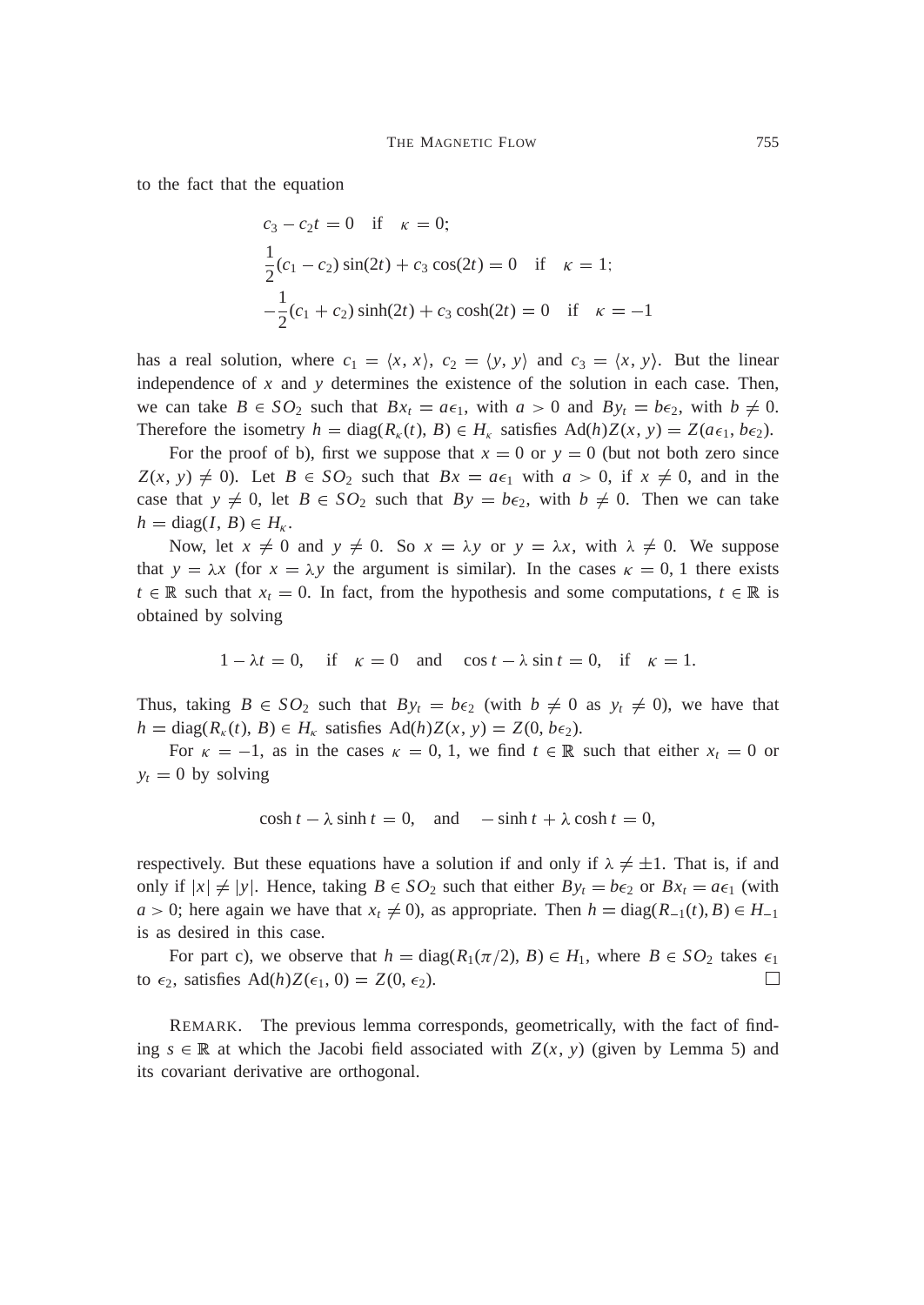Recall that if *h* is a regular curve in  $M_k$  of constant speed *a*, then the Frenet frame of *h* is

(8) 
$$
T(t) = \frac{1}{a}\dot{h}(t), \quad N(t) = \frac{\dot{h}'(t)}{|\dot{h}'(t)|}, \quad B(t) = T(t) \times N(t)
$$

(here the prime denotes the covariant derivative along *h*), and its curvature and torsion are given by

(9) 
$$
k(t) = \frac{1}{a^2} |\dot{h}'(t)|, \quad \tau(t) = -\frac{1}{a} \langle B'(t), N(t) \rangle.
$$

For each  $g \in G_{\kappa}$  we have that *g* is an isometry of  $\mathcal{L}_{\kappa}$  and preserves the Hermitian structure. Hence, *g* takes magnetic geodesics to magnetic geodesics.

## **3. Time- and space-like magnetic geodesics**

Proof of Theorem 1. Let  $Z \in \mathfrak{p}_k$  be the initial velocity of  $\sigma$ , with  $||Z|| \neq 0$ . First, we consider the case  $Z = Z(a\epsilon_1, b\epsilon_2)$ , with  $a > 0$  and  $b \neq 0$ .

For each  $t \in \mathbb{R}$ , let  $\alpha(t) = \exp t(Z + A)$ . By Theorem 4 and the diffeomorphism  $\phi$  in (7), we know that  $\sigma(t) = \alpha(t) \cdot [\gamma_o]$ , that is,  $\sigma(t) = [\alpha(t) \cdot \gamma_o]$ .

Let *h* be the curve in  $M_k$  given by  $h(t) = \alpha(t)(e_0)$ . As  $\alpha$  is a one-parameter subgroup of isometries of  $M_k$ , we have that h is a curve with constant curvature and torsion, thus *h* is a helix in  $M_k$ .

Let us see that  $\sigma(t) = [\gamma_{B(t)}]$ , where  $B(t)$  is the binormal field of *h*. For each  $t \in$ R, the initial velocity of the geodesic  $\alpha(t) \cdot \gamma_o$  is  $d(\alpha(t))(e_1)$ , hence  $\sigma(t) = [\gamma_{d(\alpha(t))(e_1)}]$ . Then, we have to verify that  $B(t) = d(\alpha(t))(e_1)$ , for all  $t \in \mathbb{R}$ . Since  $\alpha(t)$  is an isometry that preserves the helix and takes the Frenet frame at  $t = 0$  to the Frenet frame at  $t$ , is suffices to show that  $B(0) = e_1$ .

By the usual identifications, since  $\alpha(t)$  is a linear transformation, we can write  $d(\alpha(t))(e_1) = \alpha(t)(e_1)$ , so

$$
\dot{h}(t) = \alpha(t)((Z + A)e_0)
$$
 and  $\dot{h}'(t) = [\alpha(t)((Z + A)^2 e_0)]^T$ ,

where T denotes the tangent projection. Since

$$
h(0) = (Z + A)e_0 = ae_2,
$$
  
\n
$$
h'(0) = [(Z + A)^2 e_0]^T = [-\kappa a^2 e_0 + ae_3]^T = ae_3
$$

and  $\alpha(t)$  is an isometry, we have  $|h(t)| = a = |h'(t)|$ . By the computation before and (8) we obtain

$$
B(0) = \frac{1}{a^2} \dot{h}(0) \times \dot{h}'(0) = e_1.
$$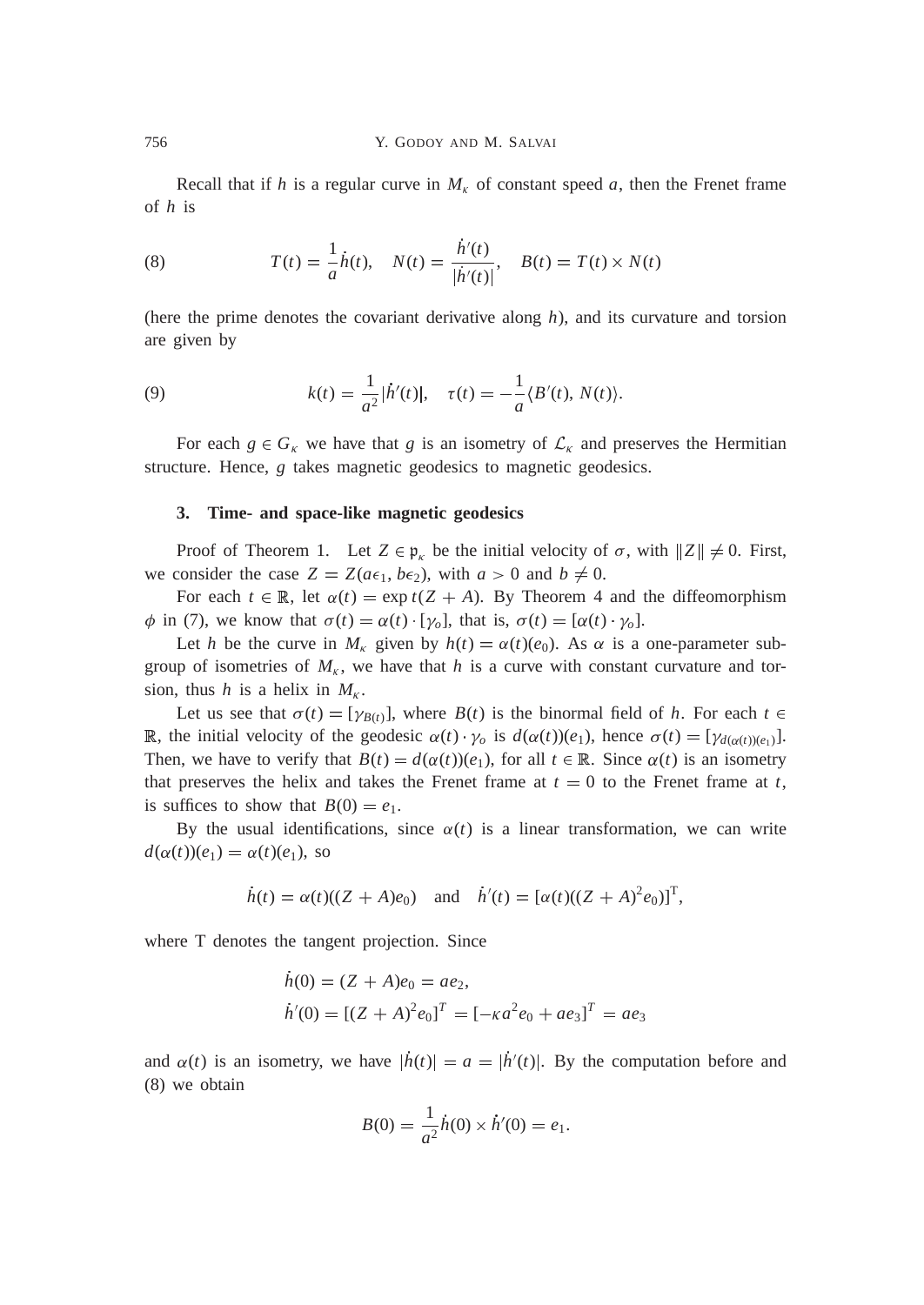#### THE MAGNETIC FLOW 757

Consequently,  $B(t) = \alpha(t)(e_1)$ . Then  $B'(t) = [\alpha(t)((Z + A)e_1)]^T$  and  $B'(0) = be_3$ . Besides, using (8) and the previous computations, it follows that  $N(0) = e_3$ . Therefore, by (9) we have that the curvature and torsion of *h* are equal to

(10) 
$$
k = \frac{1}{a}, \quad \tau = -\frac{b}{a}.
$$

The assertion regarding the sign of the torsion is immediate from Lemma 5 b) and (10). Thus, the theorem is proved in this particular case.

Now, let  $\sigma$  be a magnetic geodesic with  $\sigma(0) = [\gamma]$  and initial velocity with non zero norm. Since  $G_k$  acts transitively on  $\mathcal{L}_k$ , there is an isometry *g* such that  $g \cdot [\gamma] =$ [ $\gamma$ <sub>o</sub>]. So, the magnetic geodesic  $g \cdot \sigma$  also has initial velocity with non zero norm and  $g \cdot \sigma(0) = [\gamma_o]$ . By Lemma 5 b), if  $d(\phi \circ \pi)Z(x, y)$  is the initial velocity of  $g \cdot \sigma$ , we have that the vectors  $\{x, y\}$  are linearly independent. Then, by Lemma 6 a), there exists  $h \in H_{\kappa}$  such that  $\text{Ad}(h)Z(x, y) = Z(a\epsilon_1, b\epsilon_2)$ , with  $a > 0$  and  $b \neq 0$ . Since  $((h \circ g) \cdot \sigma)'(0) = d(\phi \circ \pi)(\text{Ad}(h)Z(x, y))$ , the curve  $(h \circ g) \cdot \sigma$  is a magnetic geodesic of the type studied above. Therefore,  $\sigma$  has the form (3).

Conversely, let *h* be a helix in  $M_k$  with curvature  $k > 0$ , non zero torsion  $\tau$  and speed  $1/k$ . Let  $\{T, B, N\}$  be the Frenet frame of *h*. As  $M_k$  is a simply connected manifold of constant curvature, we have that there exists an isometry *g* of  $M_k$  preserving the orientation such that  $g(h(0)) = e_0$  and its differential at  $h(0)$  takes  $B(0)$  to  $e_1$ , *T*(0) to  $e_2$  and *N*(0) to  $e_3$ .

Let  $a = 1/k$  and  $b = -\tau/k$ . Let  $Z = Z(a\epsilon_1, b\epsilon_2) \in \mathfrak{p}_{\kappa}$ . We consider, for each  $t \in \mathbb{R}$ ,  $\alpha(t) = \exp(t(Z + A))$ . According to computations from the first part of the proof, both helices have initial position  $e_0$ , curvature *k*, torsion  $\tau$ , speed  $1/k$  and the same Frenet frame at  $t = 0$ . Hence  $(g \circ h)(t) = \alpha(t)e_0$ . So, if we call *B* the binormal field of  $g \circ h$ , we have that  $B(t) = d(\alpha(t))e_1$ , for all *t*. Finally, since the curve  $[\gamma_{\bar{B}(t)}]$  is a magnetic geodesic in  $\mathcal{L}_{\kappa}$  and

$$
[\gamma_{B(t)}] = [\gamma_{dg^{-1}\bar{B}(t)}] = g^{-1} \cdot [\gamma_{\bar{B}(t)}],
$$

we obtain that  $[\gamma_{B(t)}]$  is a magnetic geodesic.

## **4. Null magnetic geodesics**

We deal first with the hyperbolic case. We use the notation given in the introduction and we recall from [5] certain properties of horospheres and related concepts. To simplify the notation we omit the subindex  $\kappa = -1$ .

Let  $\gamma$  be a geodesic of  $\mathbb{H}^3$ . Then, for each  $p \in \mathbb{H}^3$  there exists a unique unit speed geodesic  $\alpha$  of  $\mathbb{H}^3$  such that  $\alpha(0) = p$  and  $\alpha$  is asymptotic to  $\gamma$ . Let  $v \in T^1 \mathbb{H}^3$ . If p is any point of  $\mathbb{H}^3$ , then  $v(p)$  denotes the unique unit tangent vector at p that is asymptotic to v. The Busemann function  $f_v : \mathbb{H}^3 \to \mathbb{R}$  is defined by

$$
f_v(p) = \lim_{s \to +\infty} d(p, \gamma_v(s)) - s,
$$

 $\Box$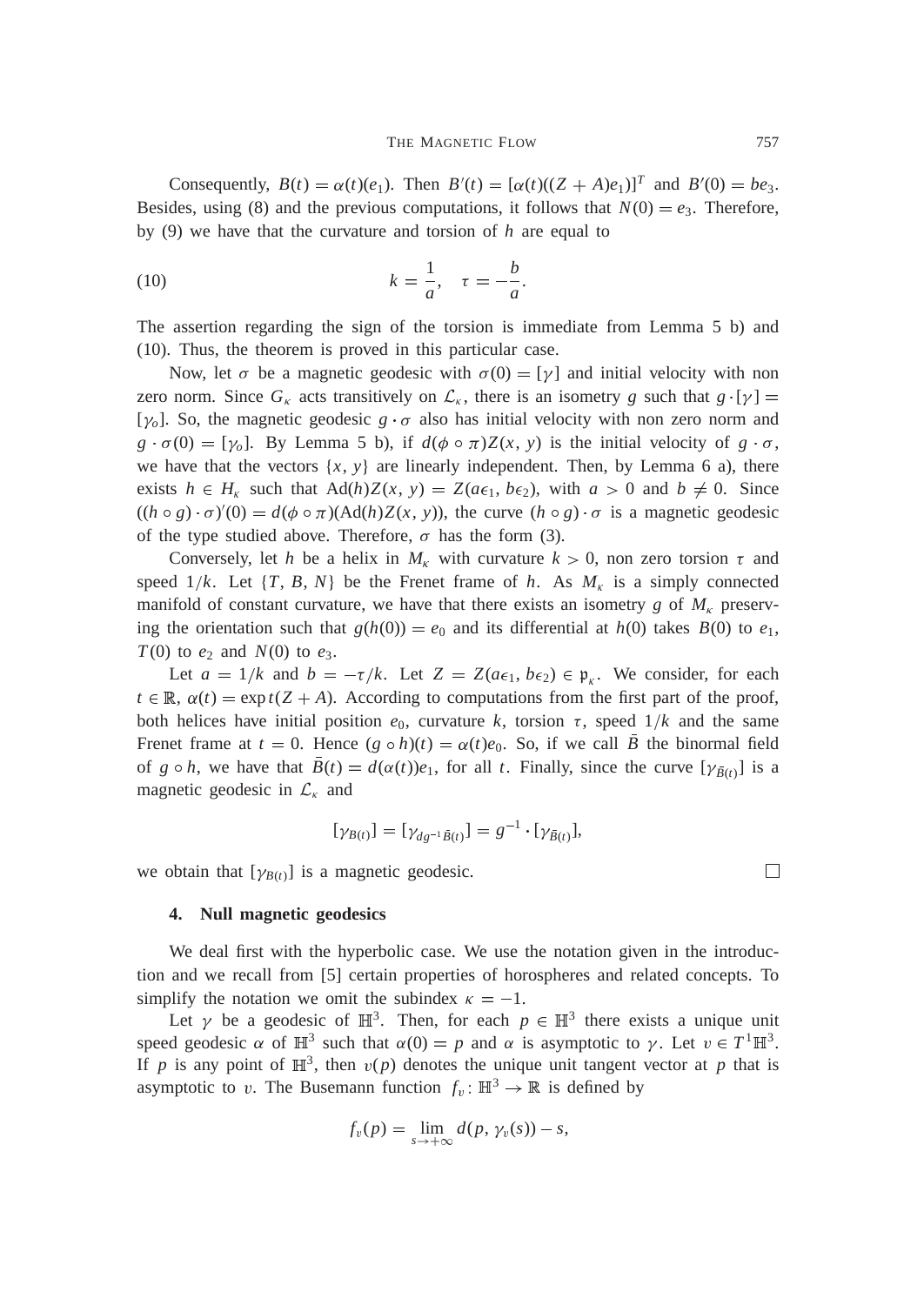and satisfies  $\text{grad}_p(f_v) = -v(p)$ . The *horosphere* determined by v is given by

$$
H(v) = \{q \in M \mid f_v(q) = 0\}.
$$

The Jacobi vector fields orthogonal to  $\dot{\gamma}_o$  have the form

(11) 
$$
J(s) = e^s U(s) + e^{-s} V(s),
$$

where *U* and *V* are parallel vector fields along  $\gamma_o$  and orthogonal to  $\dot{\gamma}_o$ .

A Jacobi vector field Y along a geodesic  $\gamma$  of  $\mathbb{H}^3$  is said to be *stable* (*unstable*) if there exists a constant  $c > 0$  such that

$$
|Y(s)| \leq c \quad \forall s \geq 0 \quad (\forall s \leq 0).
$$

In what follows we shall denote by  $\hat{\pi}$  the canonical projection from  $T\mathbb{H}^3$  onto  $\mathbb{H}^3$ . We recall that in the introduction we have defined the smooth maps  $\psi^{\pm}$ :  $\mathcal{L}(\mathbb{H}^3) \to \mathbb{H}^3(\infty)$ by  $\psi^{\pm}[\gamma] = \gamma(\pm \infty)$  and the distributions  $\mathcal{D}^{\pm}$  in  $\mathcal{L}(\mathbb{H}^3)$  given by  $\mathcal{D}_{[\gamma]}^{\pm} = \text{Ker}(d\psi_{[\gamma]}^{\pm})$ . We need to relate the distributions  $\mathcal{D}^{\pm}$  with distributions  $\bar{\mathcal{E}}^{\pm}$  and  $\mathcal{E}^{\pm}$  on *G* and  $T^1\mathbb{H}^3$ , respectively.

Let  $\bar{\mathcal{E}}^{\pm}$  be the left invariant distribution on *G* defined at  $I \in G$  by

$$
\bar{\mathcal{E}}_I^{\pm} = \{ Z(u, \mp u) \in \mathfrak{p} \mid u \in \mathbb{R}^2 \}.
$$

As the canonical action of *G* on  $T^1 \mathbb{H}^3$  is transitive, the projection  $\bar{p}: G \to T^1 \mathbb{H}^3$  given by  $\bar{p}(g) = dg_{e_0}e_1$  is a submersion. Since given  $v \in T^1 \mathbb{H}^3$  there exists  $g \in G$  such that  $\bar{p}(g) = v$ , we define:

$$
\mathcal{E}^{\pm}(v) = (d\overline{p} \ \overline{\mathcal{E}}^{\pm})(\overline{p}(g)) = d\overline{p}_g(\overline{\mathcal{E}}_g^{\pm}).
$$

We have that  $\mathcal{E}^{\pm}$  determines a well defined distribution on  $T^1 \mathbb{H}^3$ , which is called the *horospherical distribution* on  $T^1 \mathbb{H}^3$ . This distribution has the following property: if  $t \mapsto v(t)$  is a curve in  $T^1 \mathbb{H}^3$  tangent to the distribution  $\mathcal{E}^{\pm}$ , then  $\hat{\pi}(v(t))$  is in the horosphere  $H(\pm v(0))$ .

**Lemma 7.** Let  $Z \in \overline{\mathcal{E}}_I^{\pm}$ . For each  $t \in \mathbb{R}$ , let  $\gamma_t^{\pm}(s) = \exp t(Z + A) \cdot \gamma_o(\pm s)$ . Then the geodesics  $\gamma_t^{\pm}$  are asymptotic to each other for all  $t \in \mathbb{R}$ .

Proof. Let *J* be the Jacobi vector field associated with the variation by geodesics  $t \mapsto \gamma_t^{\pm}$ . By Lemma 5 a),  $J(0) = -J'(0)$ . Hence, by (11) we have that  $J(s) = e^{-s}U(s)$ , where U is a parallel vector field along  $\gamma_o$  orthogonal to  $\gamma_o$ . Thus, J is a stable vector field, that is, there exists  $c > 0$  such that  $|J(s)| \leq c \ \forall s \geq 0$ .

We have to show that given  $t_0, t_1 \in \mathbb{R}$  with  $t_0 < t_1$ , there exists  $N > 0$  such that

$$
d(\gamma_{t_0}^{\pm}(s), \gamma_{t_1}^{\pm}(s)) \leq N \quad \forall s \geq 0.
$$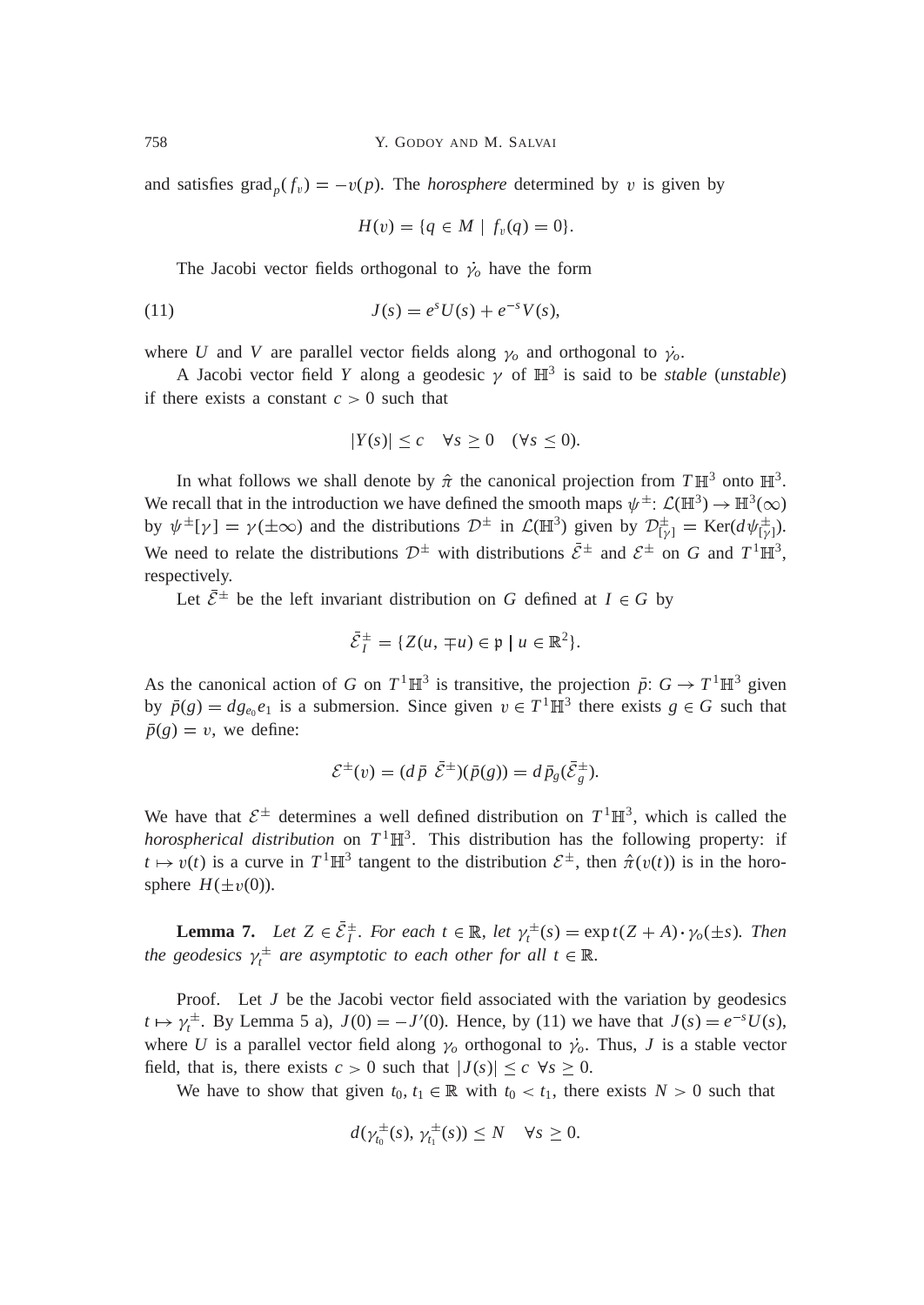For fixed *s*,

$$
d(\gamma_{t_0}^{\pm}(s),\,\gamma_{t_1}^{\pm}(s))\leq \text{length}([t_0,\,t_1]\ni t\mapsto \gamma_t^{\pm}(s))=\int_{t_0}^{t_1}\left|\frac{d}{dt}\gamma_t^{\pm}(s)\right|dt.
$$

For each  $t \in \mathbb{R}$ , let  $J_t(s) = \left(\frac{d}{dt}\right) \gamma_t^{\pm}(s)$ . We observe that  $J_{t'+t}(s) = d \exp(t'Z)J_t(s)$  for all *t*, *t'*. Since  $exp(t'Z)$  is an isometry, we have  $|J_t(s)| = |J(s)|$ . Therefore,

$$
\int_{t_0}^{t_1} |J_t(s)| \, dt = \int_{t_0}^{t_1} |J(s)| \, dt \leq c(t_1 - t_0)
$$

for all  $s \geq 0$ . Then, we may take  $N = c(t_1 - t_0) > 0$ .

We consider the projection  $p: T^1 \mathbb{H}^3 \to \mathcal{L}(\mathbb{H}^3)$ ,  $p(v) = [\gamma_v]$ . We call  $\overline{\mathcal{D}}^{\pm}$  the distribution on  $\mathcal{L}(\mathbb{H}^3)$  p-related with  $\mathcal{E}^{\pm}$  (well defined). More specifically, given [ $\gamma$ ]  $\in$  $\mathcal{L}(\mathbb{H}^3)$  and  $v \in T^1 \mathbb{H}^3$  such that  $p(v) = [\gamma]$ ,

$$
\overline{\mathcal{D}}^{\pm}([\gamma]) = dp_v \mathcal{E}_v^{\pm}.
$$

**Proposition 8.** Let  $\mathcal{D}^{\pm}$  and  $\overline{\mathcal{D}}^{\pm}$  be the distributions on  $\mathcal{L}(\mathbb{H}^3)$  defined above. Then  $\mathcal{D}^{\pm} = \bar{\mathcal{D}}^{\pm}.$ 

Proof. Since  $\mathcal{D}^{\pm}$  and  $\bar{\mathcal{D}}^{\pm}$  are *G*-invariant, it is enough to show  $\mathcal{D}^{\pm}_{[\gamma_{o}]}$  =  $dp_{(e_0, e_1)}(\mathcal{E}_{(e_0, e_1)}^{\pm})$  (we observe that  $\bar{p}(I) = (e_0, e_1)$  and  $p(e_0, e_1) = [\gamma_o]$ ).

Let  $Z \in \bar{\mathcal{E}}_I^{\pm}$ . We take the curve in  $\mathcal{L}(\mathbb{H}^3)$  given by  $\alpha(t) = \exp t Z \cdot [\gamma_o]$ . As  $\alpha(t) = p \circ \bar{p}(\exp tZ)$ , we have that  $\alpha(0) = [\gamma_o]$  and  $\dot{\alpha}(0) = d(p \circ \bar{p})_I Z$ . That is,  $\dot{\alpha}(0) \in dp_{(e_0, e_1)}(\mathcal{E}_{(e_0, e_1)}^{\pm})$ . Besides,

(12) 
$$
\frac{d}{dt}\bigg|_0 \exp tZ \cdot \gamma_o(s) = \frac{d}{dt}\bigg|_0 \exp t(Z+A) \cdot \gamma_o(s),
$$

since both Jacobi fields have the same initial conditions. Hence, Lemma 7 applies to the geodesics  $\gamma_t^{\pm}(s) = \exp tZ \cdot \gamma_o(\pm s)$ . Thus,  $\psi^{\pm} \circ \alpha$  is constant. Then  $(d\psi^{\pm})_{[\gamma_o]}(\alpha(0)) = 0$ , that is,  $\dot{\alpha}(0) \in \mathcal{D}^{\pm}_{[\gamma_0]}$ .

On the other hand, let  $\varphi: T^1_{e_0} \mathbb{H}^3 \to \mathcal{L}(\mathbb{H}^3)$ ,  $\varphi(v) = [\gamma_v]$ , be the submanifold whose image  $\mathcal{L}_{e_0}(\mathbb{H}^3)$  consists of all the oriented geodesics passing through  $e_0$ . Besides,  $H(\infty)$ is a manifold with the differentiable structure (well defined) such that  $F_{e_0}$ :  $T_{e_0}^1 \mathbb{H}^3 \to$  $H(\infty)$  given by  $F_{e_0}(v) = \gamma_v(\infty)$  is a diffeomorphism. Then, since  $\psi^+|_{\mathcal{L}_{e_0}(\mathbb{H}^3)} \circ \varphi = F_{e_0}$ , we have that  $(d\psi^+)_{[\gamma_0]}$  is surjective. Now,  $(d\psi^-)_{[\gamma_0]}$  is also surjective because  $\psi^-$  is the composition of  $\psi^+$  with the diffeomorphism of  $\mathcal{L}(\mathbb{H}^3)$  assigning  $[\gamma^{-1}]$  to  $[\gamma]$ . Therefore,  $\dim \mathcal{D}_{\lbrack \gamma_o \rbrack}^{\pm} = \dim \bar{\mathcal{D}}_{\lbrack \gamma_o \rbrack}^{\pm}$  and equality follows. П

 $\Box$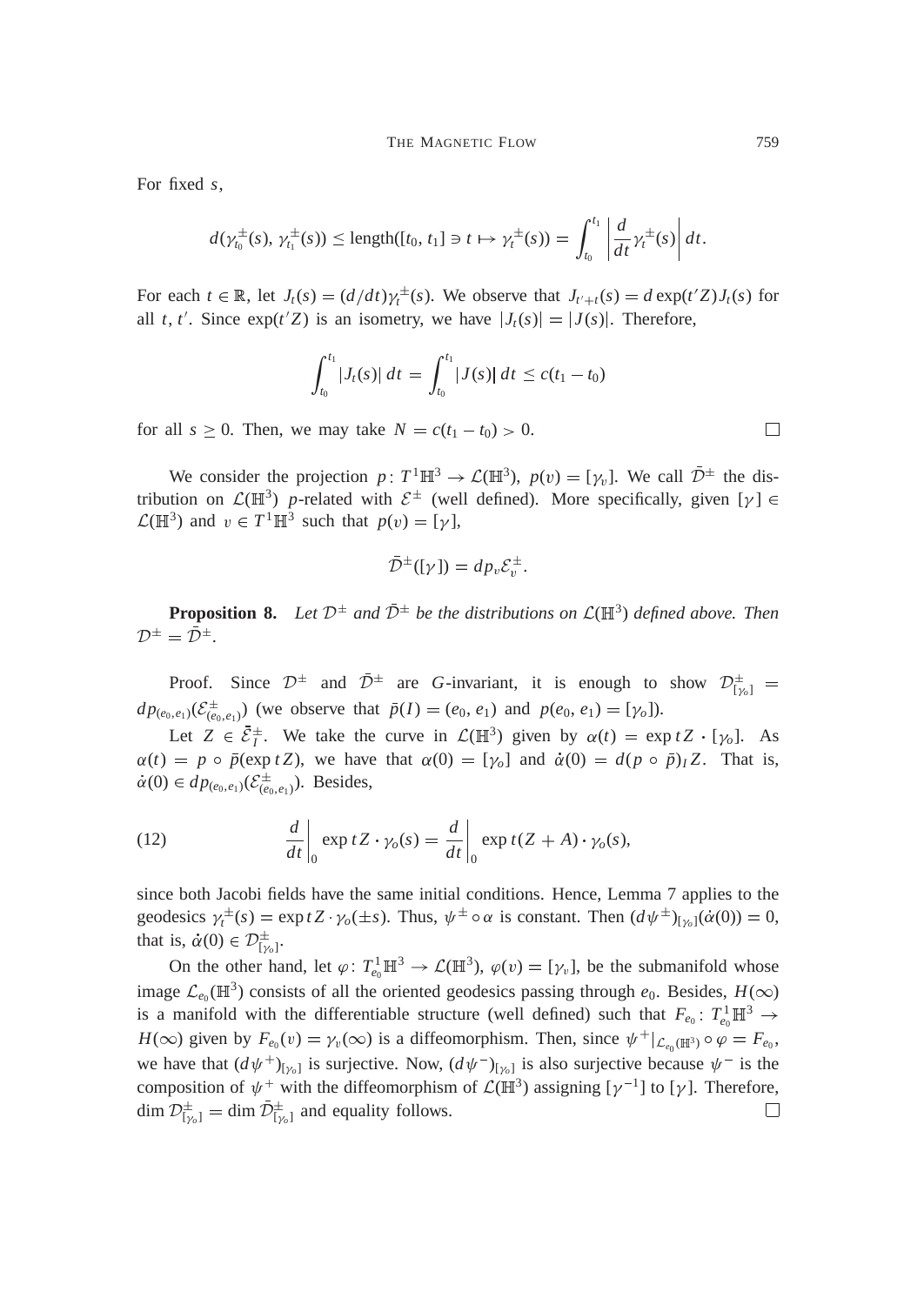The word *cylinder* in the statement of Theorem 2 refers to a ruled surface determined by a parallel vector field along a curve *c* of constant geodesic curvature *k* contained in a totally geodesic surface in  $M_k$  (and normal to it), as explained. For  $\kappa = -1$ , this ruled surface is diffeomorphic to  $S^1 \times \mathbb{R}$  if  $|k| > 1$ ; otherwise it is diffeomorphic to a plane.

Proof of Theorem 2 a). By Lemma 5 b), we have that every element of  $\mathcal{D}^{\pm}_{[\gamma]}$  is null. As *G* acts transitively on  $\mathcal{L}(\mathbb{H}^3)$  and by the *G*-invariance of the horospherical distributions, we may suppose without loss of generality that  $\sigma(0) = [\gamma_o]$ , hence  $\dot{\sigma}(0) \in$  $\mathcal{D}_{[\gamma_0]}^{\pm}$ . By Proposition 8, there exists  $Z \in \bar{\mathcal{E}}_I^{\pm}$  such that  $\dot{\sigma}(0) = (dp)_{(e_0,e_1)}(d\bar{p})_I Z$ . Thus, by Theorem 4,  $\sigma(t) = [\exp t(Z + A) \cdot \gamma_o].$ 

We assume that  $Z \in \bar{\mathcal{E}}_I^+$ . Let us show that  $\sigma$  describes a forward cone with vertex at  $\gamma_o(+\infty)$ . In a similar way, if  $Z \in \bar{\mathcal{E}}_I^-$ , then  $\sigma$  describes a backward cone with vertex at  $\gamma_o(-\infty)$ .

We consider the geodesics  $\gamma_t(s) = \exp t(Z + A) \cdot \gamma_o(s)$  of  $\mathbb{H}^3$ . As  $Z \in \bar{\mathcal{E}}_1^+$ , by Lemma 7, we have that the geodesics  $\gamma_t$  are asymptotic to each other for all *t*. Hence,  $z(t) = \dot{\gamma}_t(0)$  is a curve in  $T^1 \mathbb{H}^3$  of asymptotic vectors to  $e_1$ .

Let  $c(t) = \hat{\pi}(z(t)) = \exp t(Z + A)(e_0)$ . In order to see that  $c(t) \in H(e_1)$  for all *t*, we observe that

(13) 
$$
\frac{d}{dt} f_{e_1}(c(t)) = (df_{e_1})_{c(t)} \dot{c}(t) = \langle \text{grad}_{c(t)}(f_{e_1}), \dot{c}(t) \rangle.
$$

Since  $\text{grad}_p(f_v) = -v(p)$  we have that

$$
\text{grad}_{c(t)}(f_{e_1}) = -z(t) = -d(\exp t(Z + A))e_1.
$$

On the other hand,

$$
\dot{c}(t) = d(\exp t(Z+A))(Z+A)e_0.
$$

Since  $expt(Z+A)$  is an isometry and observing that  $(Z+A)e_0$  and  $e_1$  are perpendicular  $(Z \in \bar{\mathcal{E}}_I^+)$ , it follows that the expression in (13) is equal to  $-\langle e_1,(Z+A)(e_0)\rangle = 0$ . Then,  $f_{e_1}(c(t)) = f_{e_1}(e_0) = 0$  for all *t*, that is,  $c(t) \in H(e_1)$  for all *t*.

Now, as  $c$  is the orbit through  $e_0$  of a one-parameter subgroup of isometries of *G* preserving  $H(e_1)$ , its geodesic curvature and speed are constant. If  $Z = Z(u, -u)$ for certain  $0 \neq u \in \mathbb{R}^2$ , we obtain that the speed of *c* is |u|. For each  $v \in T^1H^3$ we consider on  $H(v)$  the orientation given by  $-\text{grad } f_v$ . The geodesic curvature of *c* is then

$$
k = \frac{\langle -\text{grad}_{e_0}(f_{e_1}), \dot{c}(0) \times \dot{c}'(0) \rangle}{|u|^3} = \frac{1}{|u|},
$$

since  $\dot{c}(0) = (Z + A)e_0$  and  $\dot{c}'(0) = ((Z + A)^2 e_0)^T$ . As for each  $v \in T^1 \mathbb{H}^3$ ,  $H(v)$ , with the induced metric of  $\mathbb{H}^3$ , is isometric to  $\mathbb{R}^2$ , we have that  $c(t)$  runs along a circle on  $H(e_1)$  of geodesic curvature  $k = 1/|u| > 0$  and speed  $1/k = |u|$ .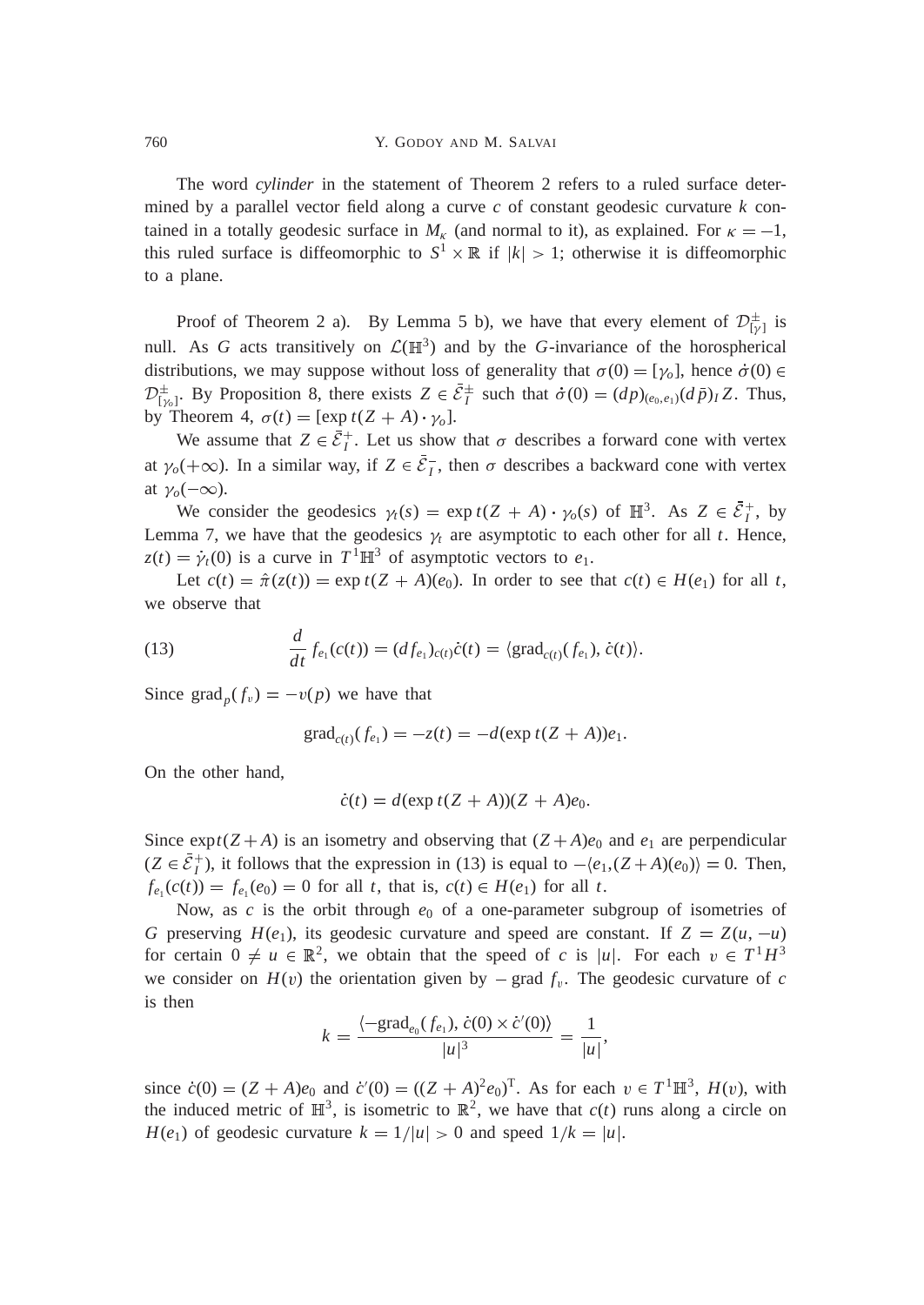Besides,  $\sigma(t) = [\gamma_{z(t)}]$ . Thus we have that all conditions are satisfied in order to assert that  $\sigma$  describes a forward cone with vertex at  $\gamma_o(+\infty)$ .

Conversely, let  $\sigma$  be a curve in  $\mathcal{L}(\mathbb{H}^3)$  that describes a forward cone with vertex at infinity. As *G* acts transitively on the positively oriented frame bundle, and also each element of *G* takes horospheres to horospheres, preserving their orientation, we may suppose that  $\sigma(t) = [\gamma_{v(t)}]$ , where  $v(t)$  is a curve in  $T^1 \mathbb{H}^3$  of asymptotic vectors to  $v(0) = e_1$  and  $c(t) = \hat{\pi}(v(t))$  is a curve of geodesic curvature *k* and speed  $1/k$  in  $H(e_1)$ with  $\dot{c}(0) = (1/k)e_2$ , for some  $k > 0$ . Let  $Z = Z((1/k)\epsilon_1, -(1/k)\epsilon_1) \in \bar{\mathcal{E}}_1^+$ . We define

$$
\overline{c}(t) = \exp t(Z + A)(e_0) \quad \text{and} \quad \overline{v}(t) = d(\exp t(Z + A))(e_1).
$$

We showed above that  $\bar{c}(t)$  is a curve of geodesic curvature *k* and speed  $1/k$  in  $H(e_1)$ . Moreover,  $\bar{c}(0) = e_0$  and the initial velocity of  $\bar{c}$  is  $(1/k)e_2$ . So, we obtain that  $\bar{c} = c$ . This implies, together with the identities  $\hat{\pi} \circ \bar{\nu} = \bar{c}$  and  $\hat{\pi} \circ \nu = c$ , that  $\hat{\pi} \circ \bar{\nu} = \hat{\pi} \circ \nu$ .

According to the first part of the proof,  $\overline{v}$  and v are curves of asymptotic vectors to  $e_1$ . Hence,  $-\overline{v}(t) = \text{grad}_{\overline{c}(t)}(f_{e_1}) = -v(t)$ . Therefore,  $[\gamma_{\overline{v}(t)}] = [\gamma_{v(t)}]$ , which is a null magnetic geodesic with initial velocity in the horospherical distribution since  $[\gamma_{v(t)}] =$  $[\exp t(Z + A) \cdot \gamma_o].$  $\Box$ 

Proof of Theorem 2 b). We suppose first that  $\sigma$  is a null magnetic geodesic such that  $\sigma(0) = [\gamma_{0}]$  and  $\dot{\sigma}(0) = d(\phi \circ \pi)Z(a\epsilon_{1}, 0)$ , with  $a > 0$ . The expression (4) and the relation between the speed and curvature of *h* are obtained as in the prove of Theorem 1. By (10) we know that the torsion of *h* is  $\tau = -b/a = 0$  (since  $b = 0$ ). Thus *h* is contained in a totally geodesic surface *S* of  $\mathbb{H}^3$  and *B* is normal to *S*.

Now, we suppose that  $\dot{\sigma}(0) = d(\phi \circ \pi)Z$ , where  $Z = Z(0, b\epsilon_2)$  with  $b \neq 0$ . By Theorem 4 we have that  $\sigma(t) = [\alpha(t) \cdot \gamma_o]$ , where  $\alpha(t) = \exp(t(Z + A))$ . Since  $Z + A$ is in the Lie algebra of the isotropy subgroup of *G* at  $e_0 \in \mathbb{H}^3$ , we get that  $\alpha(t)$  fixes *e*<sub>0</sub>. Moreover, if *v* is the curve in  $T_{e_0}^1 \mathbb{H}^3$  given by  $v(t) = d(\alpha(t))e_1$ , then

$$
\sigma(t) = [\alpha(t) \cdot \gamma_o] = [\gamma_{v(t)}],
$$

since the initial velocity of the geodesic  $\alpha(t) \cdot \gamma_o$  is  $v(t)$ , for each  $t \in \mathbb{R}$ .

Furthermore, as  $v$  is the orbit through  $e_1$  of a one-parameter subgroup of  $H$  (the canonical differential action of *G* on  $T_{e_0}^1 \mathbb{H}^3$ , then *v* has constant speed and constant geodesic curvature in  $T_{e_0}^1 \mathbb{H}^3 \cong \mathbb{S}^2$ . Easy computations yield

$$
\dot{v}(0) = (0, 0, b)^t
$$
 and  $\ddot{v}(0) = (-b^2, -b, 0)^t$ .

So, the speed of  $v$  is  $|b|$  and its geodesic curvature is

$$
k = \frac{\langle v(0), \dot{v}(0) \times \ddot{v}(0) \rangle}{|b|^3} = \frac{1}{|b|}
$$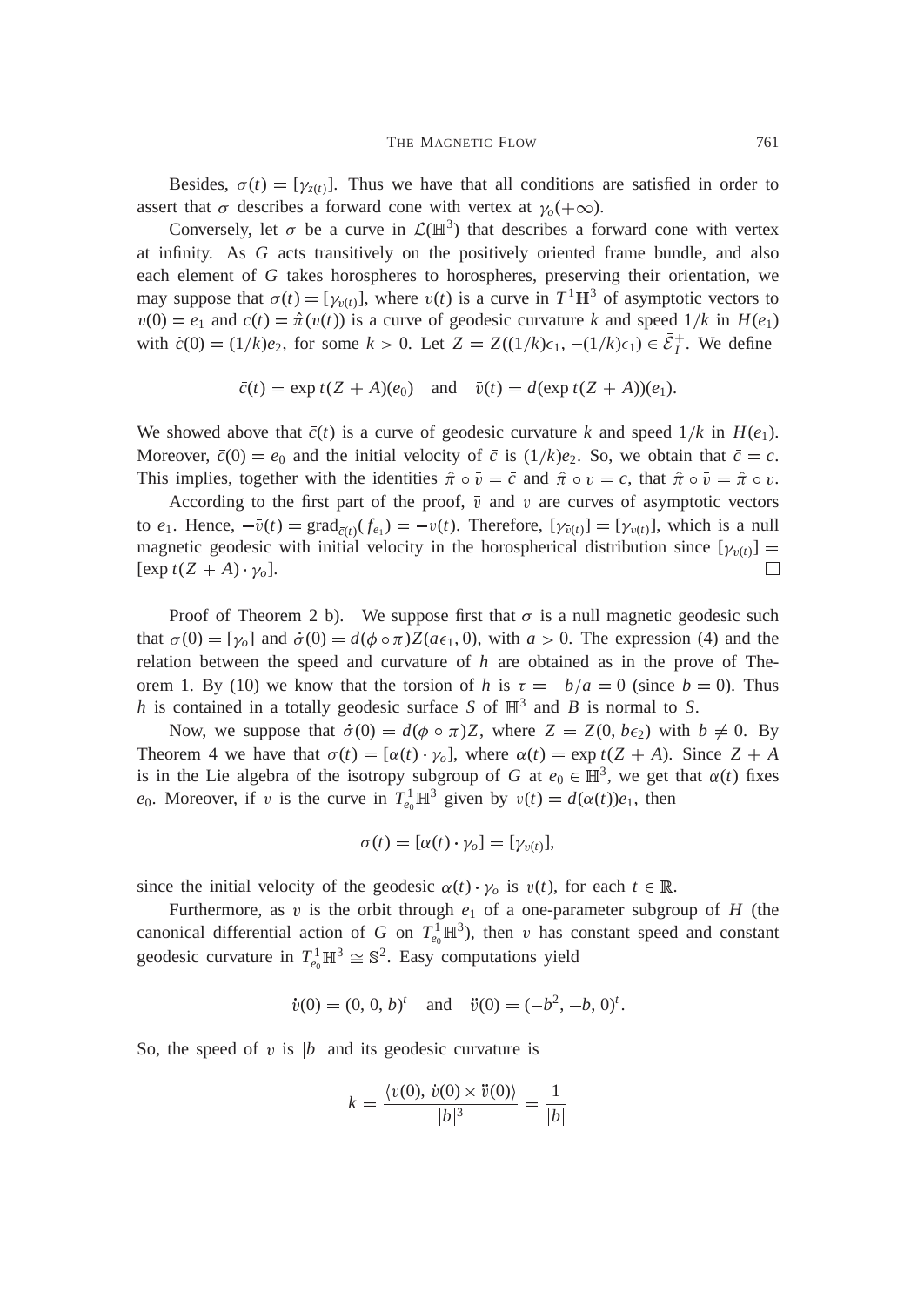(we consider the orientation of the sphere given by the unit normal field pointing outwards). Thus, v is a curve in  $T_{e_0}^1 \mathbb{H}^3$  of geodesic curvature  $k > 0$  and speed  $1/k$ . Consequently,  $\sigma$  has the form (5).

Now, let  $\sigma$  be a null magnetic geodesic such that  $\sigma(0) = [\gamma]$  and  $\dot{\sigma}(0) \notin \mathcal{D}_{[\gamma]}^{\pm}$ . As G acts transitively on  $\mathcal{L}(\mathbb{H}^3)$  and by the G-invariance of the horospherical distributions, we may suppose that  $\sigma(0) = [\gamma_0]$  and  $\dot{\sigma}(0) \notin \mathcal{D}_{[\gamma_0]}^{\pm}$ . Let  $Z = Z(x, y) \in \mathfrak{p}$  such that  $\dot{\sigma}(0) = d(\phi \circ \pi)Z$ . By Lemma 5 b), as the norm of the initial velocity of  $\sigma$  is zero, we have that *x* and *y* are linearly dependent, and since  $d(\phi \circ \pi)Z \notin \mathcal{D}_{[\gamma_o]}^{\pm}$ , we also have  $|x| \neq |y|$ . Now, the isometries in Lemma 6 b) take  $\sigma$  to magnetic geodesics of the particular types studied above. Therefore,  $\sigma$  has the form (4) or has the form (5), as desired.

Conversely, given a helix *h* in  $\mathbb{H}^3$  with curvature *k*, speed  $1/k$  and torsion  $\tau = 0$ , the proof that the expression (4) is a magnetic geodesic is identical to the proof of the converse of Theorem 1. As *h* has zero torsion, the initial velocity of the magnetic geodesic in (4) is not in the distributions  $\mathcal{D}^{\pm}$ .

Let v be a curve in  $T_p^1 \mathbb{H}^3$  with geodesic curvature  $k > 0$  and speed  $1/k$ . Let *g* be the isometry of  $\mathbb{H}^3$  preserving the orientation such that  $g(p) = e_0$ ,  $dg(v(0)) = e_1$ and  $dg(v(0)) = be_3$ , for certain  $b > 0$ . Hence,  $g \cdot v$  is a curve in  $T_{e_0}^1 \mathbb{H}^3$  having the same geodesic curvature and the same speed as v, and also  $b = 1/k$ . As we showed above,  $\bar{v}$  is a curve in  $T_{e_0}^1 \mathbb{H}^3$  with  $\bar{v}(0) = g \cdot v(0)$  and with the same initial velocity and geodesic curvature that  $g \cdot v$ . By uniqueness, we have that  $\overline{v} = g \cdot v$ . To complete the proof we observe that  $g \cdot [\gamma_{v(t)}] = [\gamma_{g \cdot v(t)}] = [\gamma_{\bar{v}(t)}].$  $\Box$ 

Proof of Theorem 3. Lemma 6 b) implies that the analogue of Theorem 2 a) is empty for the cases  $\kappa = 0$ , 1. The proof of the fact that every curve  $\sigma$  in  $\mathcal{L}_{\kappa}$  is a null magnetic geodesic if and only if  $\sigma$  has the form (4) or (5) is similar to that of Theorem 2 b).

We check the last statement of the theorem. Without lost of generality, we consider only null magnetic geodesics passing through  $[\gamma_o]$  at  $t = 0$ . We observe that if, in particular,  $\sigma$  is a magnetic geodesic with initial velocity  $d(\phi \circ \pi)Z(a\epsilon_1, 0)$ , with  $a >$ 0, (that is,  $\sigma$  has the form (4)), then by Lemma 6 c) there exists  $h \in H_1$  such that  $Ad(h)Z(a\epsilon_1,0) = Z(0, a\epsilon_2)$ . Hence,  $h \cdot \sigma$  is a null magnetic geodesic with initial velocity  $d(\phi \circ \pi)Z(0, a\epsilon_2)$ , and then it has the form (5). So,  $\sigma$  also has this form.  $\Box$ 

## **References**

<sup>[1]</sup> D.V. Alekseevsky, B. Guilfoyle and W. Klingenberg: *On the geometry of spaces of oriented geodesics*, Ann. Global Anal. Geom. **40** (2011), 389–409.

<sup>[2]</sup> T. Adachi, S. Maeda and S. Udagawa: *Simpleness and closedness of circles in compact Hermitian symmetric spaces*, Tsukuba J. Math. **24** (2000), 1–13.